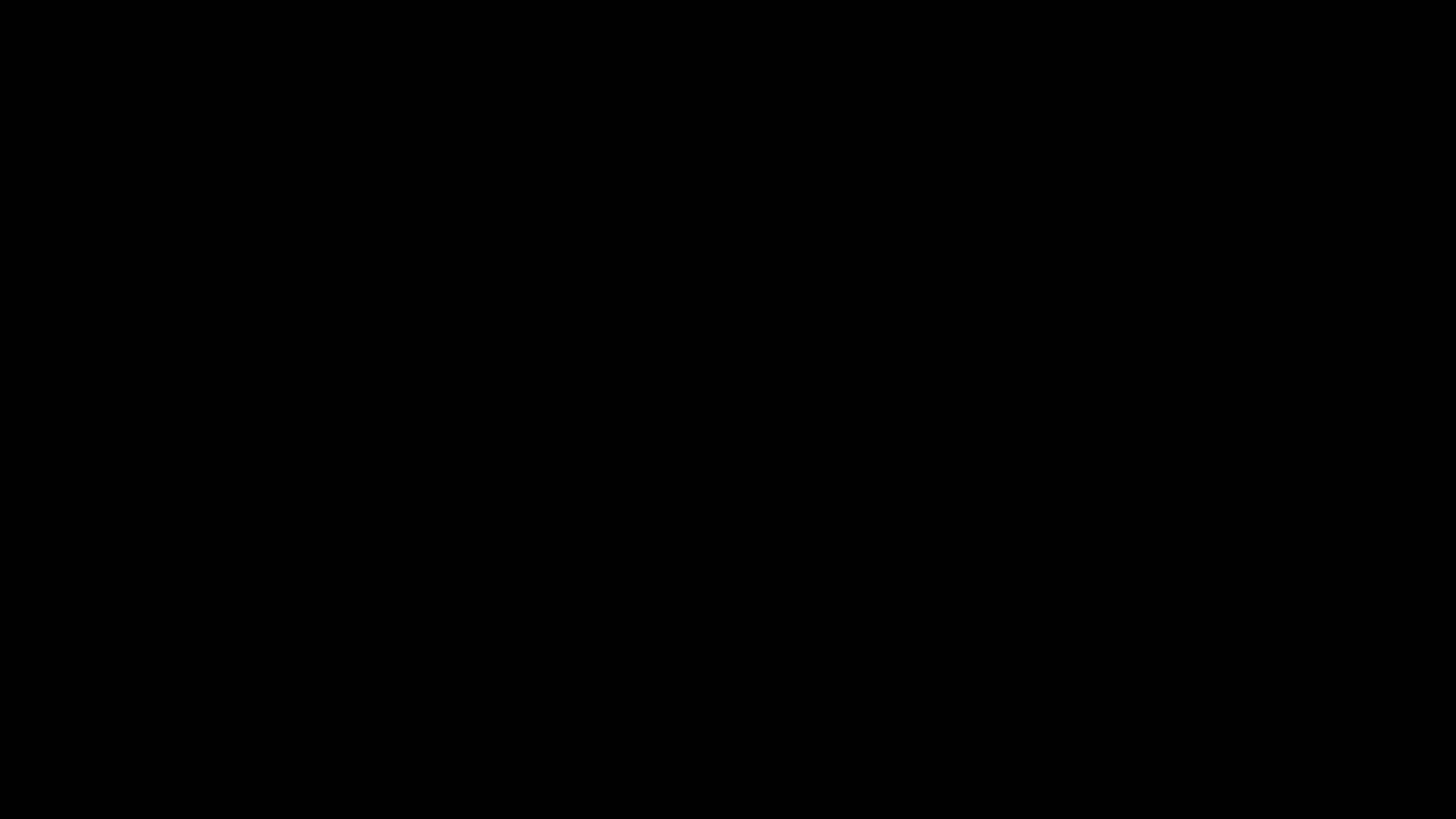#### **Annual Disclosures**

**January 16, 2020**

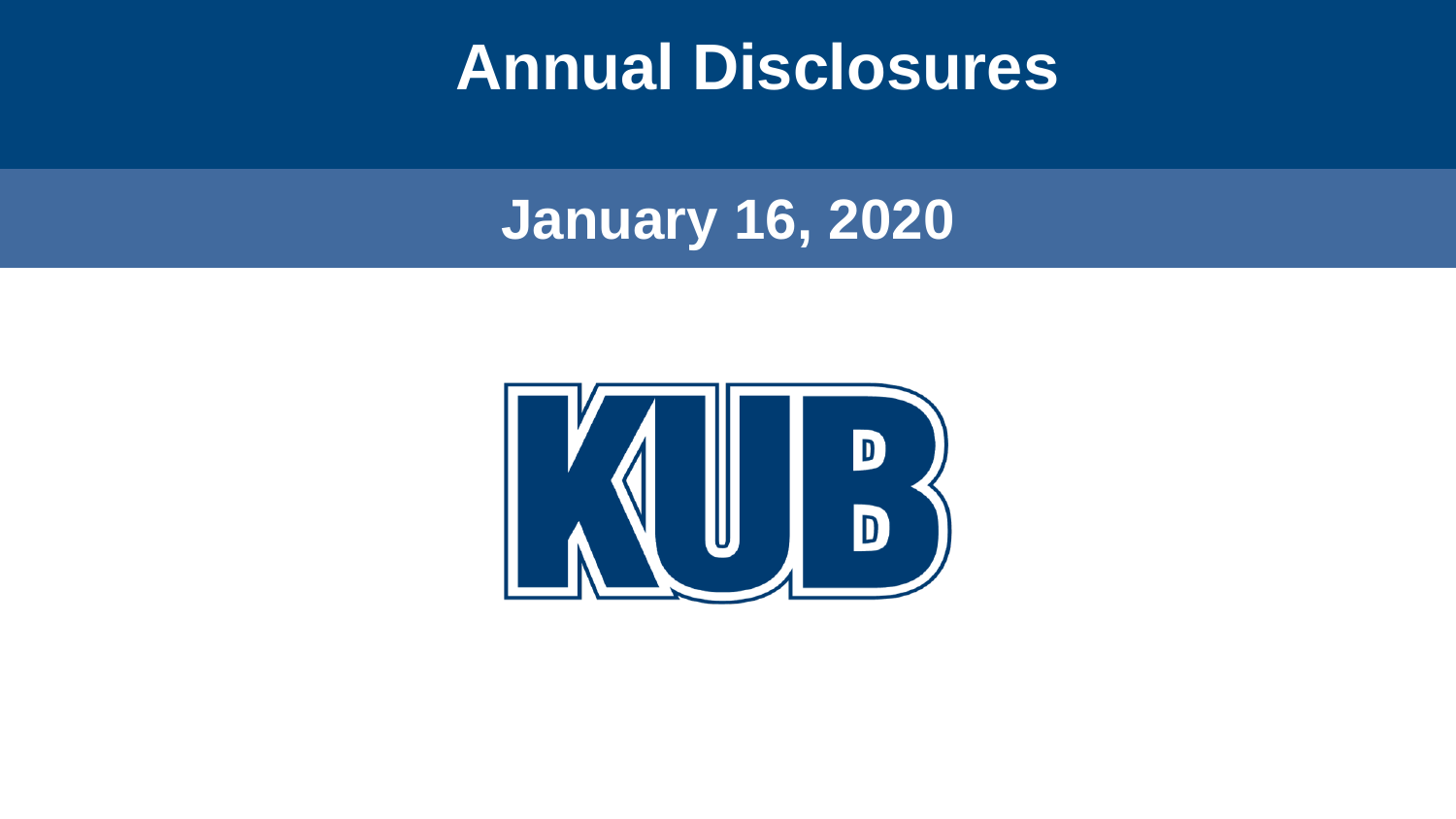## **Background of Ethics Policies**

- Pre 2000: City Charter, Resolution 1, general state law
- ◼ 2000: Conflict of interest added to By-laws
- 2005: Employee Conflict of Interest Policy and required annual disclosure
- 2006: TN State Ethics Commission established
- 2007: Board adopted Ethics Policy
- 2012: By-laws ethics section updated
- 2013: Annual disclosure requirement adopted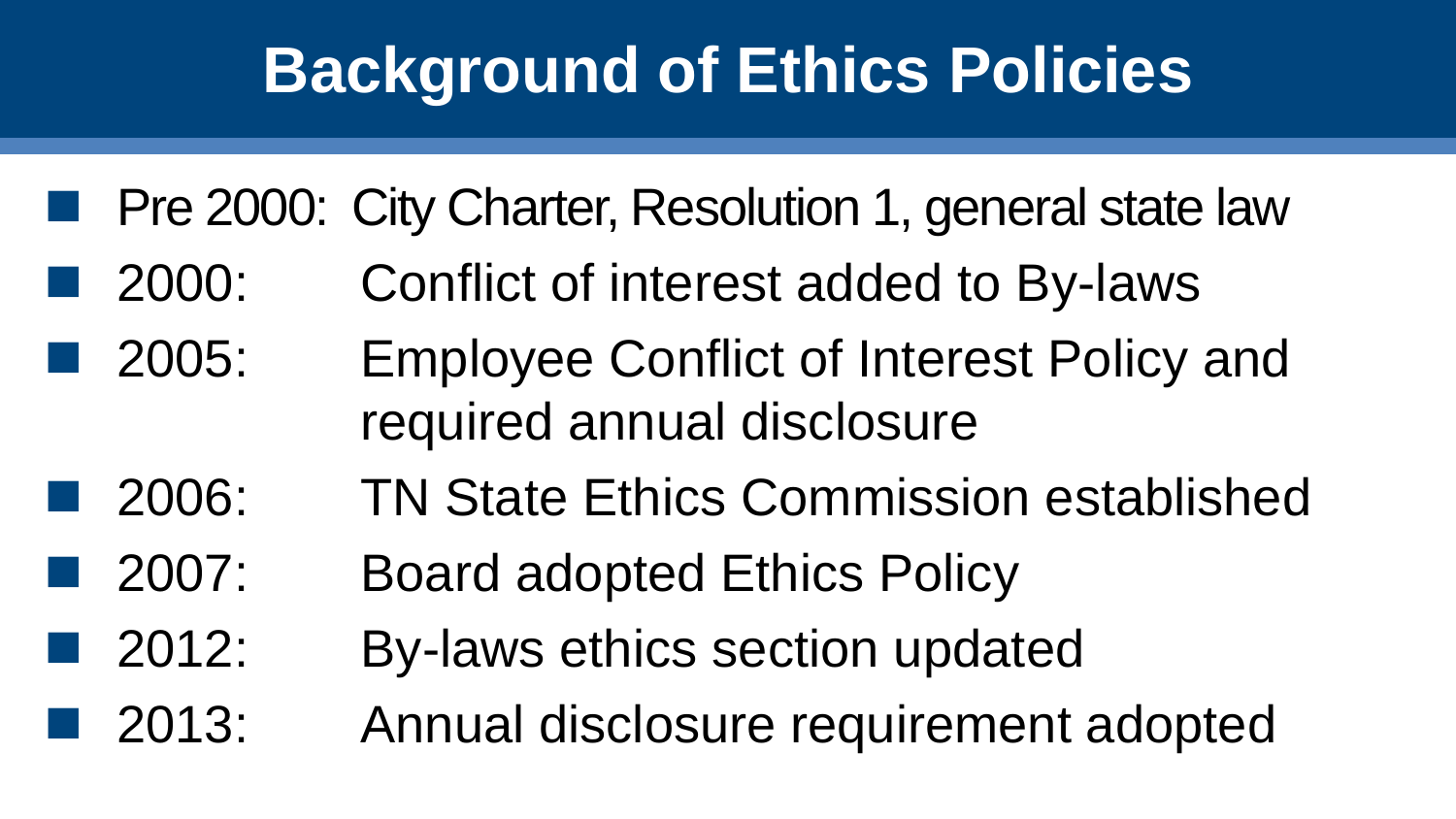# **Ethics Policy Components**

- Aligns with governing statutes and guidelines
- Certifies compliance with ethical standards
	- **Political activity**
	- Nepotism
	- Gifts and gratuities
	- **Personal and financial interests**
	- Improper use of position or authority
	- Improper use of KUB time, facilities, and equipment
- $\blacksquare$  Requires disclosure if a conflict exists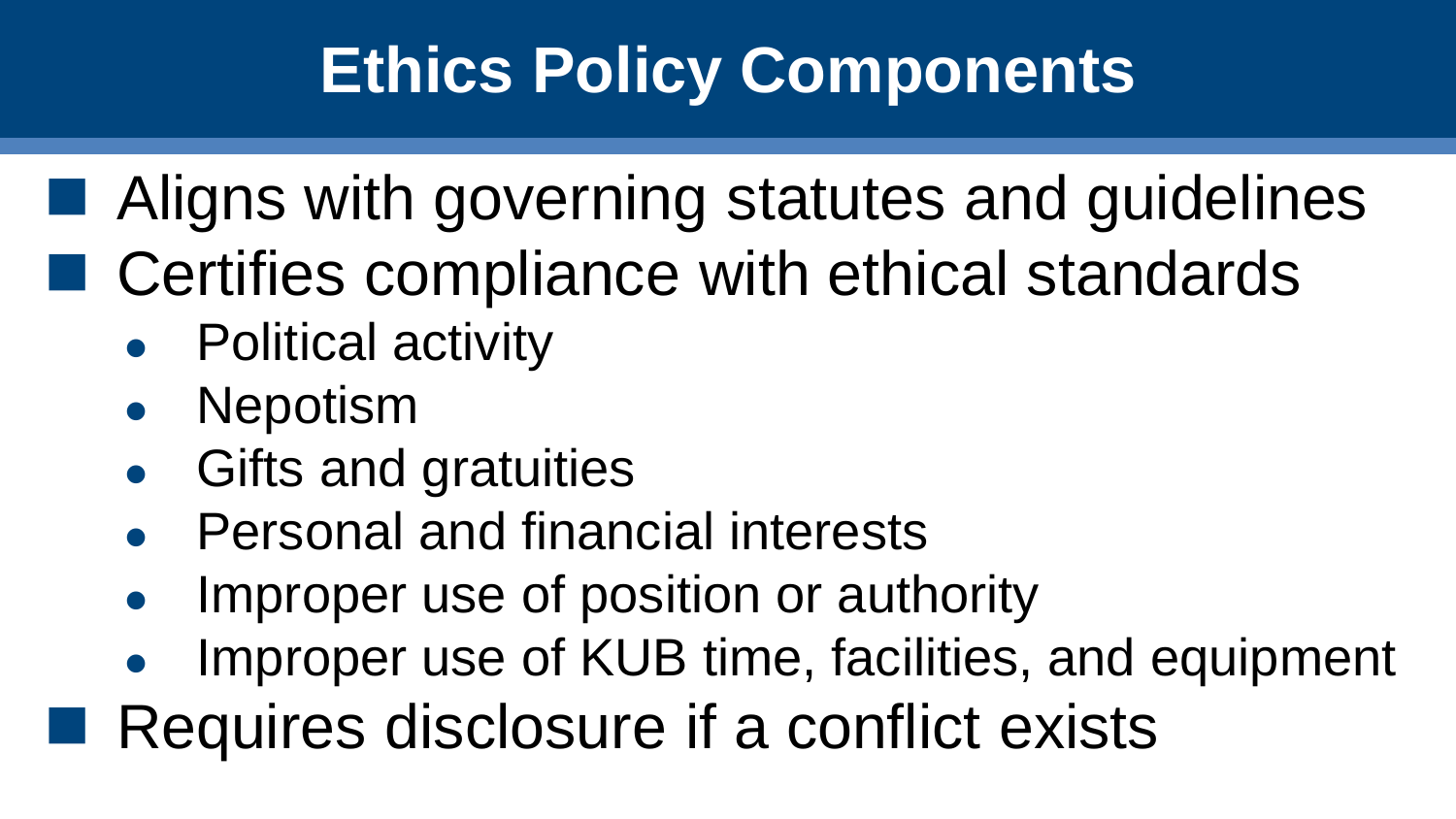## **Annual Disclosure Form**

|                      |                                                                                                                                               | <b>KNOXVILLE UTILITIES BOARD</b><br><b>COMMISSIONER CONFLICT OF INTEREST FORM</b>                                                                                                                                                                                                |  |               |  |
|----------------------|-----------------------------------------------------------------------------------------------------------------------------------------------|----------------------------------------------------------------------------------------------------------------------------------------------------------------------------------------------------------------------------------------------------------------------------------|--|---------------|--|
|                      | <b>COMMISSIONER INFORMATION</b>                                                                                                               |                                                                                                                                                                                                                                                                                  |  |               |  |
| <b>Name:</b>         |                                                                                                                                               |                                                                                                                                                                                                                                                                                  |  | KILLER Andrea |  |
| Home Address         |                                                                                                                                               |                                                                                                                                                                                                                                                                                  |  | Unit #        |  |
| City                 |                                                                                                                                               | <b>State</b>                                                                                                                                                                                                                                                                     |  | 71P           |  |
| <b>Rudineed Name</b> |                                                                                                                                               |                                                                                                                                                                                                                                                                                  |  | KLIR Ante.    |  |
|                      |                                                                                                                                               |                                                                                                                                                                                                                                                                                  |  |               |  |
| Address              |                                                                                                                                               |                                                                                                                                                                                                                                                                                  |  | Linit #       |  |
| atv                  |                                                                                                                                               | <b>State</b>                                                                                                                                                                                                                                                                     |  | 21P           |  |
|                      | DISCLOSURE STATEMENTS<br>Please initial beside each true statement. Provide a detailed explanation on the next page for any untrue statement. |                                                                                                                                                                                                                                                                                  |  |               |  |
| ٠                    | My residence is within Knox County limits.                                                                                                    |                                                                                                                                                                                                                                                                                  |  |               |  |
| ٠                    |                                                                                                                                               | I do not have a nepotism conflict as defined by Article X. Section 1016 of the City of Knoxville Charter."                                                                                                                                                                       |  |               |  |
| з                    | or energy company.                                                                                                                            | Other than my position as KUB Commissioner, I am not a Public Official as defined by Section 1102 of<br>the City of Knoxville Charter <sup>2</sup> nor am I an employee or a retiree of an energy, water or wastewater utility                                                   |  |               |  |
| ٠                    |                                                                                                                                               | I do not have a personal interest or work for a business or entity which has a financial interest in any<br>business relationship with KUB other than the purchase of utility services as defined by Section 2 of the<br>KUB Ethics Policy (see attached policy).                |  |               |  |
| ×                    |                                                                                                                                               | I have not directly or indirectly accepted any money, gift, gratuity, or other consideration or favor of any<br>kind from anyone other than KUB for the performance of an act or refraining from performance of act in<br>the regular course of my duties as a KUB Commissioner. |  |               |  |
| ٠                    |                                                                                                                                               | I have not disclosed any confidential information obtained in my capacity as a KUB Commissioner other<br>than as authorized or required by law.                                                                                                                                  |  |               |  |
| ÷                    |                                                                                                                                               | I have not used or disclosed information obtained in my capacity as KUB Commissioner in a way that<br>resulted in financial gain for myself or any other person or entity.                                                                                                       |  |               |  |
| $\mathbf{r}$         |                                                                                                                                               | I have not used or authorized the use of KUB time, facilities, equipment, or supplies for private gain or<br>advantage to myself or any other private person or entity.                                                                                                          |  |               |  |
| $\bullet$            | I have not made any private purchase in the name of KUB.                                                                                      |                                                                                                                                                                                                                                                                                  |  |               |  |
| 10                   |                                                                                                                                               | I have not used my position as a KUB Commissioner to secure any privilege or exemption for myself or<br>others not authorized by the Charter, general law, resolution, by-law or policy of KUB.                                                                                  |  |               |  |
| m                    |                                                                                                                                               | I have not accepted or continued any employment that unreasonably inhibits the performance of any<br>affirmative duty of my position as KUB Commissioner or that conflict with any provision of the KUB<br>Charter, any KUB Resolution, Bylaw or policy.                         |  |               |  |

Charter Article X, Section 1016 says, "No officer or employee elected or appointed by the council, the board of education, the civil service merit board, the Knoxville Utilities Board, or any appointing authority or administrative officer shall be related to any of said members of the council, the board of education, the civil service ment board, the Knoxville Utilities Board, or any appointing authority or administrative officer controlling or having a vote or voice in the election or appointment of said officer or employee within the third degree, either by affinity or consanguinity.

<sup>2</sup> Public Official shall mean any person who is an elected official or an employee of the City of Knoxville or any municipality, county government, or state government except for notary public, a member of the National Guard of the State of Tennessee, or employee of public education.

■ Form included in today's agenda packet

■ Annual disclosure occurs in January

■ Return forms before end of January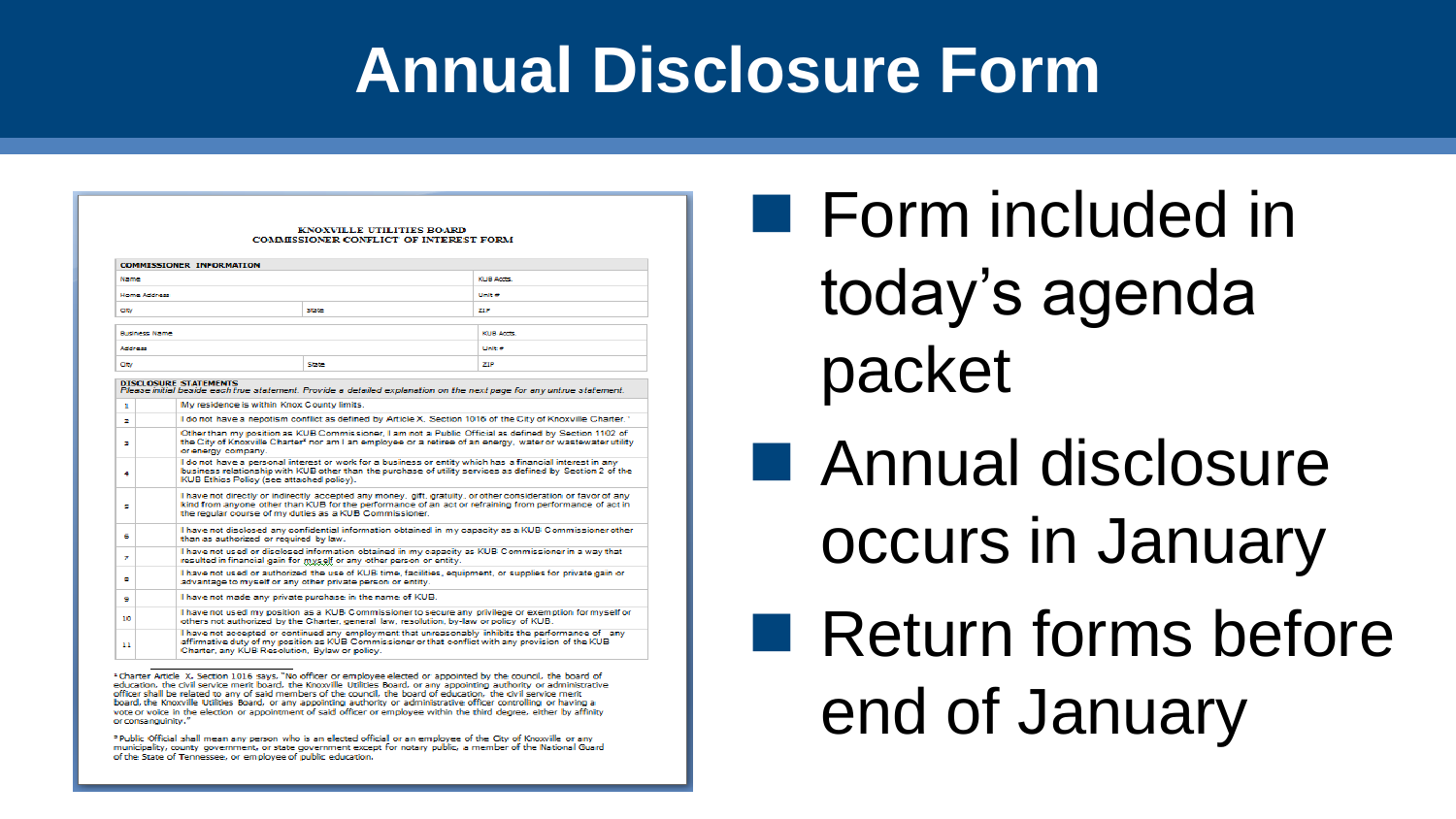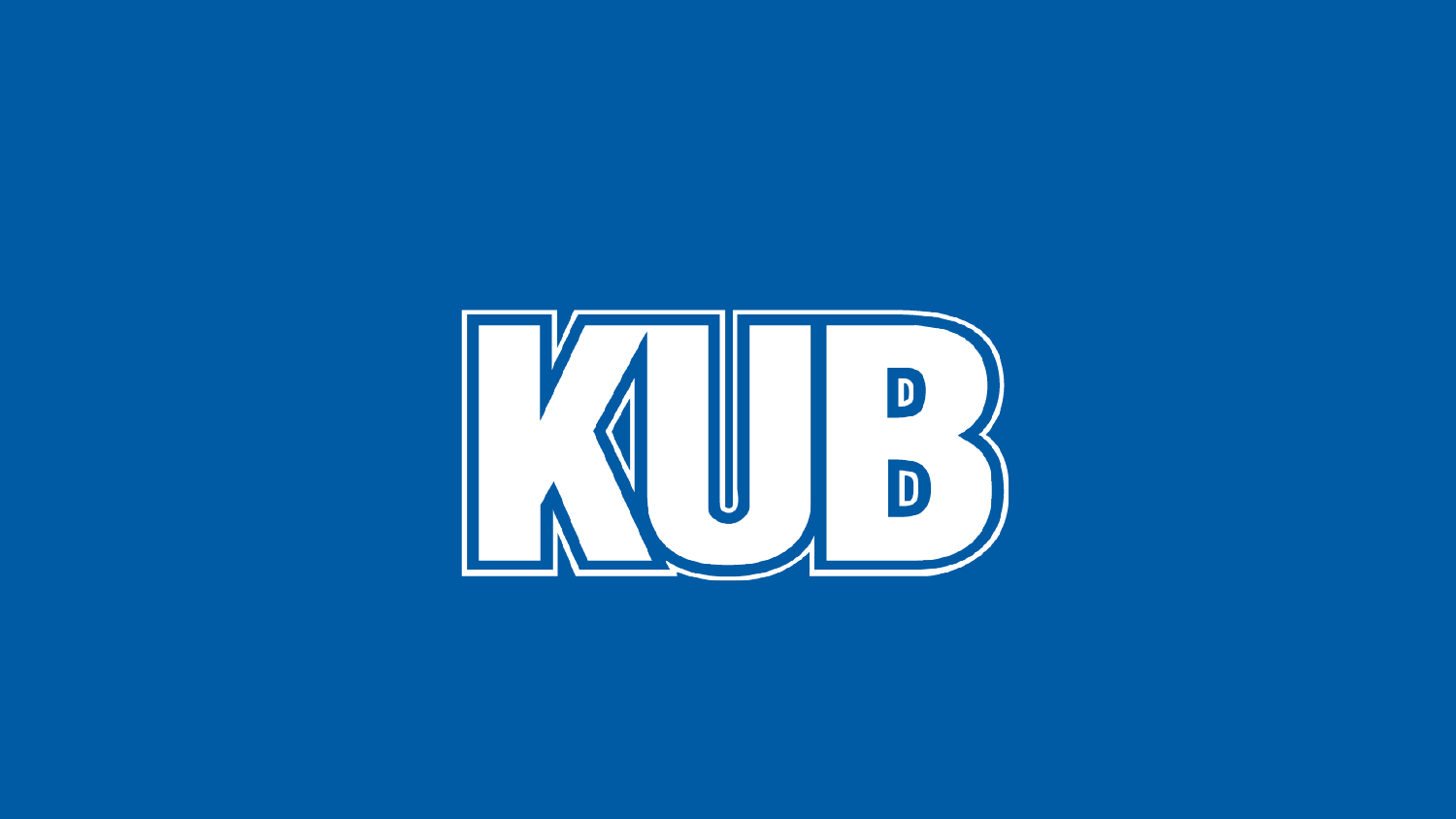#### **Electric Rate Structure Discussion - Fall 2020**

**January 16, 2020**

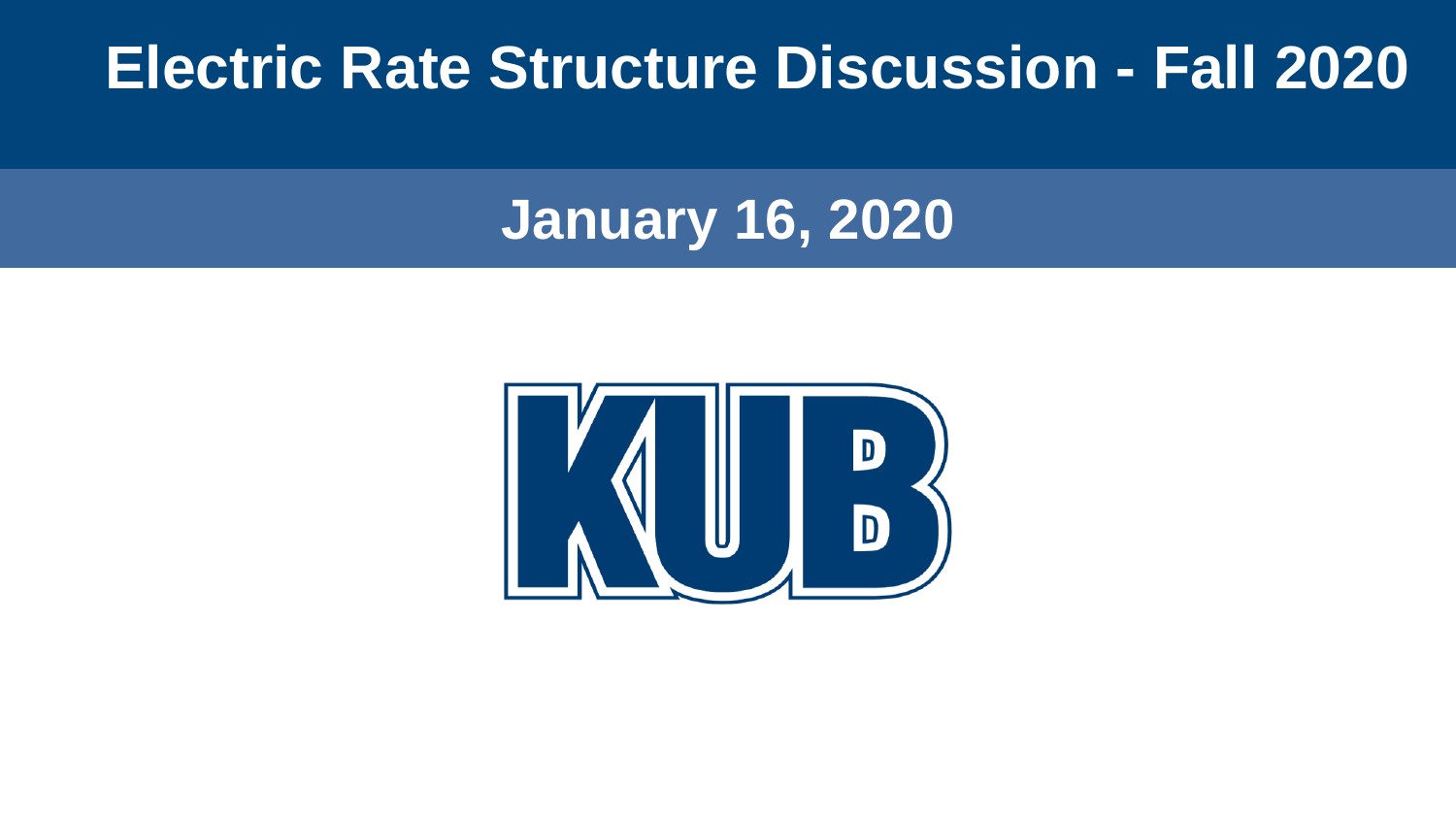## **New Three-Year Rate Forecast**

- $\blacksquare$  No electric rate increases for two years
- $\blacksquare$  No natural gas rate increases for three years
- Wastewater rates reduced from prior projections
- No increase in basic service charges
- $\blacksquare$  Electric rate structure changes
	- Pilot Time of Use electric rate options for residential and business customers
	- Commercial demand charges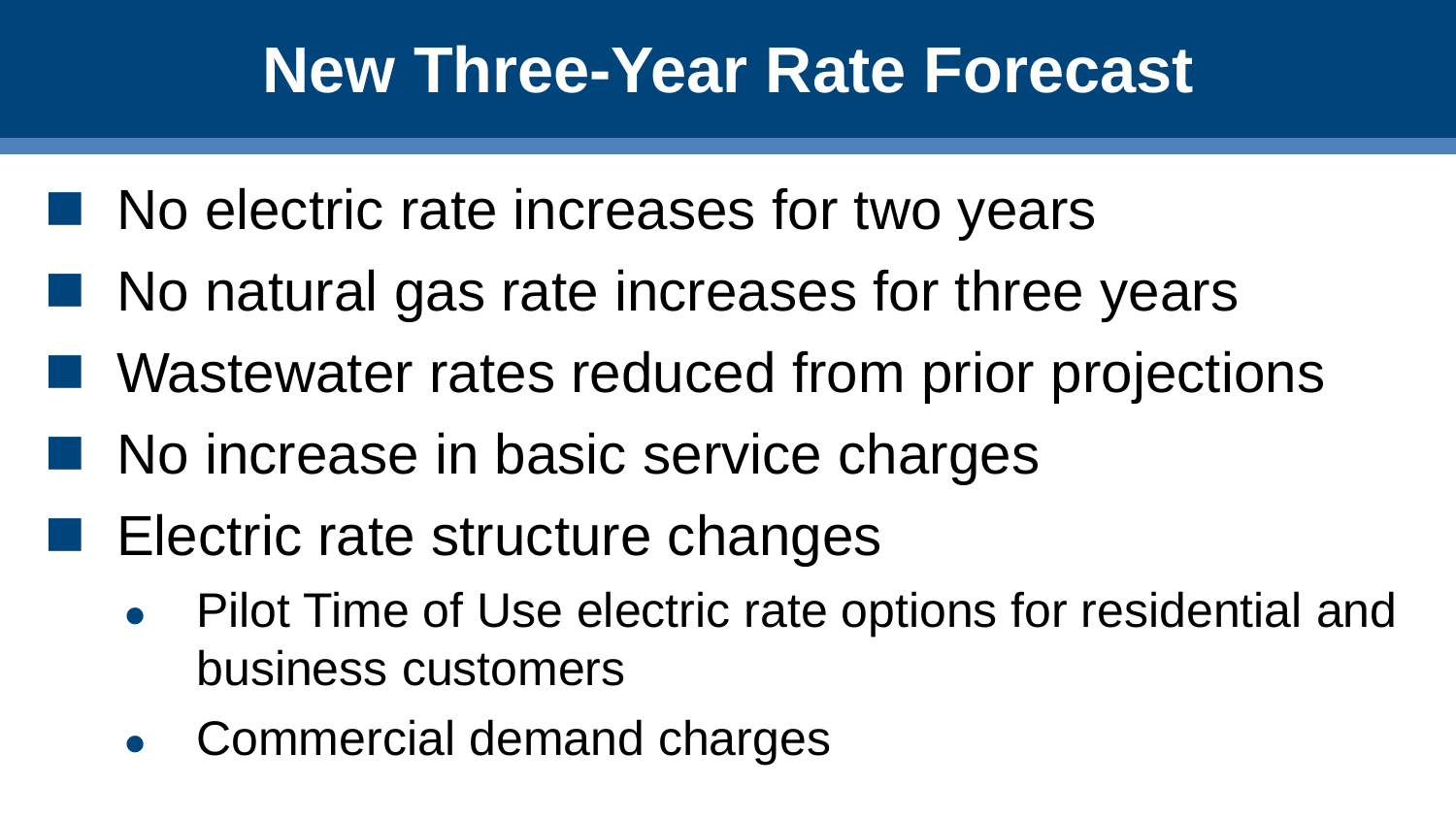### **New Rate Forecast Benefits Customers**

| $FY 21 - 23$<br><b>Rate Increases</b> | <b>New Forecast</b> | <b>Prior Forecast</b>       | 3-Year<br><b>Residential</b><br><b>Bill Savings*</b> |
|---------------------------------------|---------------------|-----------------------------|------------------------------------------------------|
| <b>Electric</b>                       | 0%, 0%, 1%          | 1%, 1%, 1%                  | \$78                                                 |
| <b>Natural Gas</b>                    | 0%, 0%, 0%          | 1%, 1%, 1%                  | \$36                                                 |
| Water                                 | 5%, 5%, 5%          | 5%, 5%, 5%                  |                                                      |
| Wastewater                            | 2.3%, 2.3%, 2.3%    | $3.5\%$ , $3.5\%$ , $3.5\%$ | \$36                                                 |
|                                       |                     |                             | \$150                                                |

*\* Compared to Prior Forecast*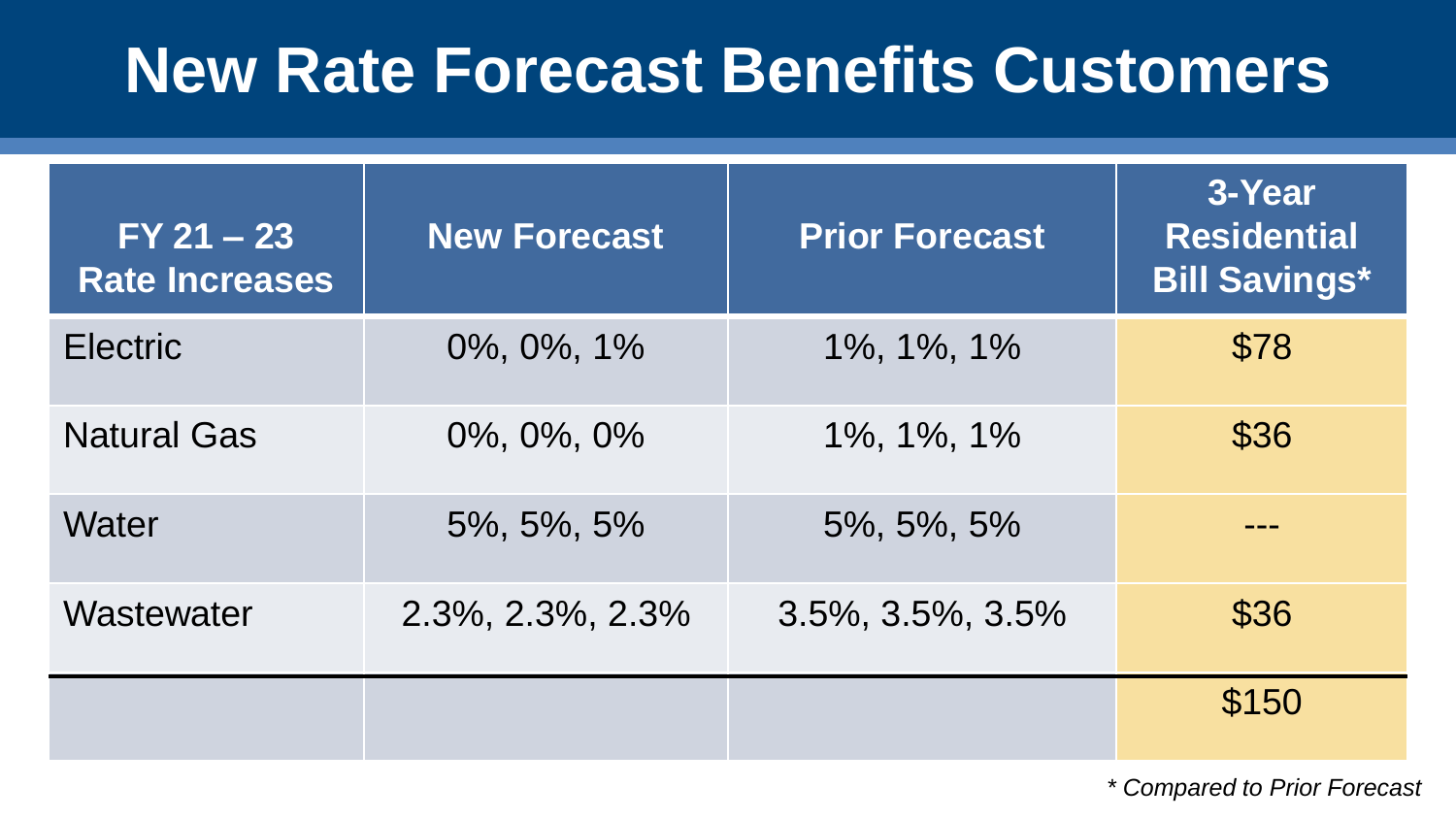# **Average Monthly Bill Impacts**

#### **201,000 Residential Households**

#### **Only 16% have all four services**



- Electric only
- **Gas only**
- **Electric and Gas**
- **Electric, Water, and Wastewater**
- **All four**
- **Other**

|                    | <b>FY 21</b> | <b>FY 22</b> | <b>FY 23</b> |
|--------------------|--------------|--------------|--------------|
| <b>Electric</b>    | ---          | ---          | \$1.00       |
| <b>Natural Gas</b> | ---          | ---          | ---          |
| <b>Water</b>       | \$1.50       | \$1.50       | \$1.50       |
| Wastewater         | \$1.50       | \$1.50       | \$1.50       |

- ◼ **Water and Wastewater increases reflected on August bills**
- ◼ **Electric increase reflected on November bills**

**Rate increases applied to Commodity Charges; No increase in Basic Service Charges**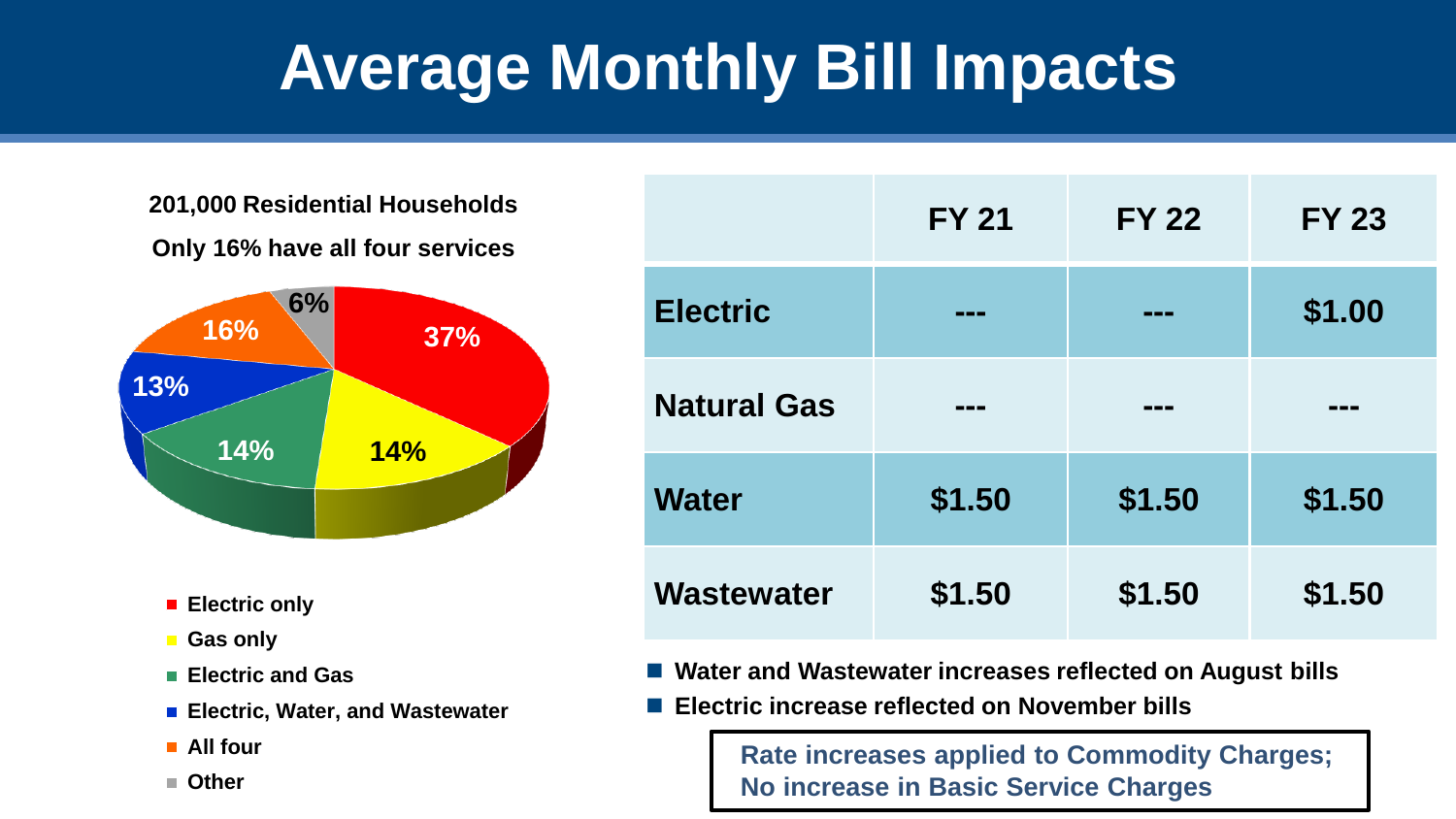## **Proposed Rate Structure Changes**

#### $\blacksquare$  Existing rates

- Introduce small demand charge for small to mid-sized business customers
- New rates
	- Introduce Time of Use (TOU) Pilot for residential
	- Introduce TOU Pilots for small to mid-sized business customers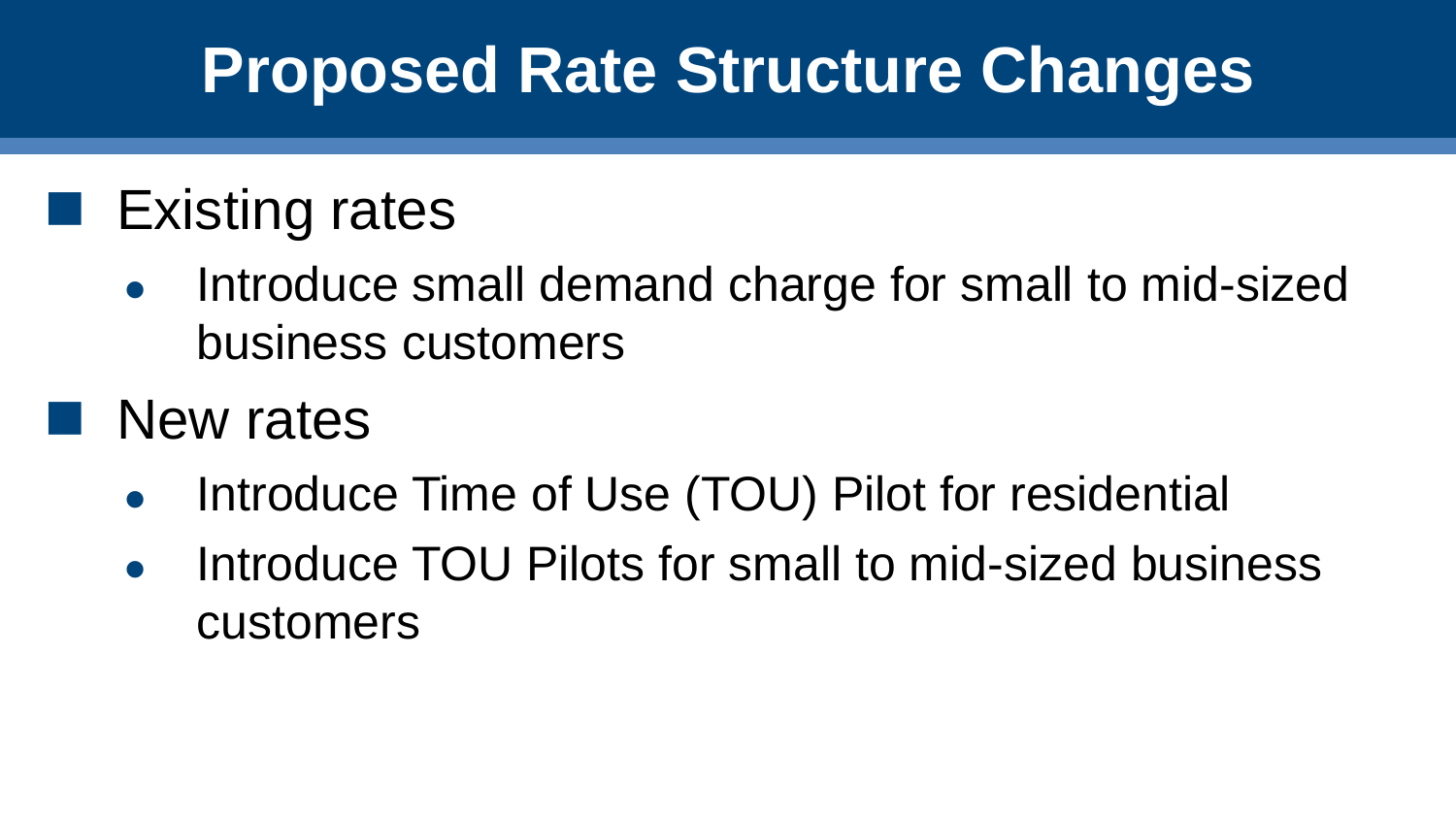# **Demand Charge for Small and Mid-sized Business Customers**

Introduce small demand charge offset by reduction to energy charges

- Improves cost alignment
- **Minimal bill impacts**
- Increases customer control of bill
- Revenue neutral to KUB
- Impacts customers  $<$  1,000 kW
- All business customers would have demand charges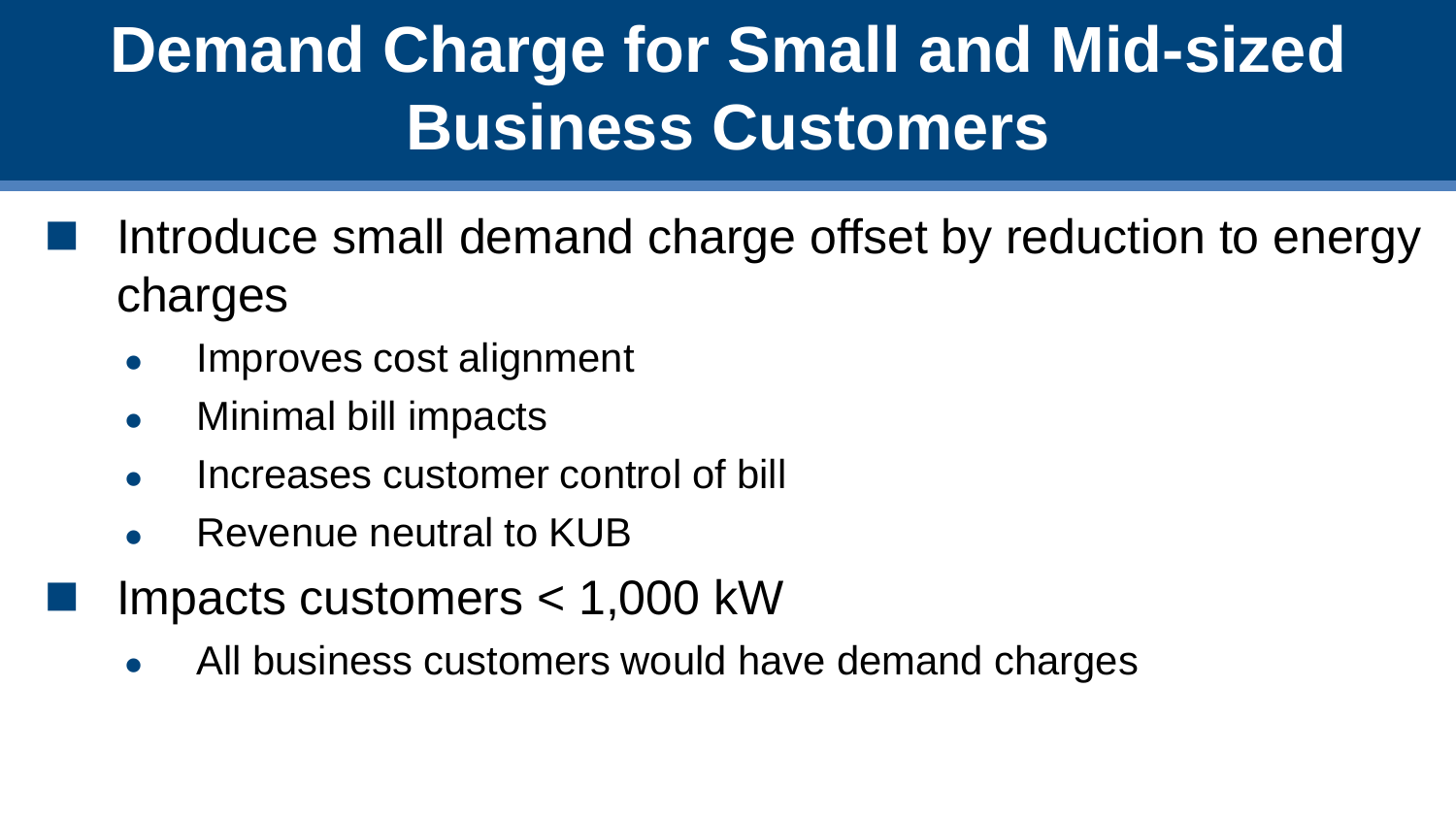#### **Proposed Rates for Small and Mid-sized Business Customers**

|                           |                | <b>Proposed</b> |              |              |
|---------------------------|----------------|-----------------|--------------|--------------|
| GSA1                      | <b>Current</b> | <b>FY 21</b>    | <b>FY 22</b> | <b>FY 23</b> |
| Customer charge           | \$29.00        | \$29.00         | \$29.00      | \$29.00      |
| Demand (kW)               | \$0.00         | \$0.50          | \$1.00       | \$2.00       |
| Energy (kWh)              | \$0.11175      | \$0.10985<br>4  | \$0.10796    | \$0.10416    |
| GSA2                      |                |                 |              |              |
| Customer charge           | \$95.00        | \$95.00         | \$95.00      | \$95.00      |
| Demand first 50 (kW)      | \$0.00         | \$0.50          | \$1.00       | \$2.00       |
| Demand $>50$ (kW)         | \$15.18        | \$15.18         | \$15.18      | \$15.18      |
| Energy first 15,000 (kWh) | \$0.13863      | \$0.13727       | \$0.13557    | \$0.13218    |
| Energy $> 15,000$ (kWh)   | \$0.06123      | \$0.06123       | \$0.06123    | \$0.06123    |

*Indicative rates based on October 2019 variables; subject to purchased power adjustment.*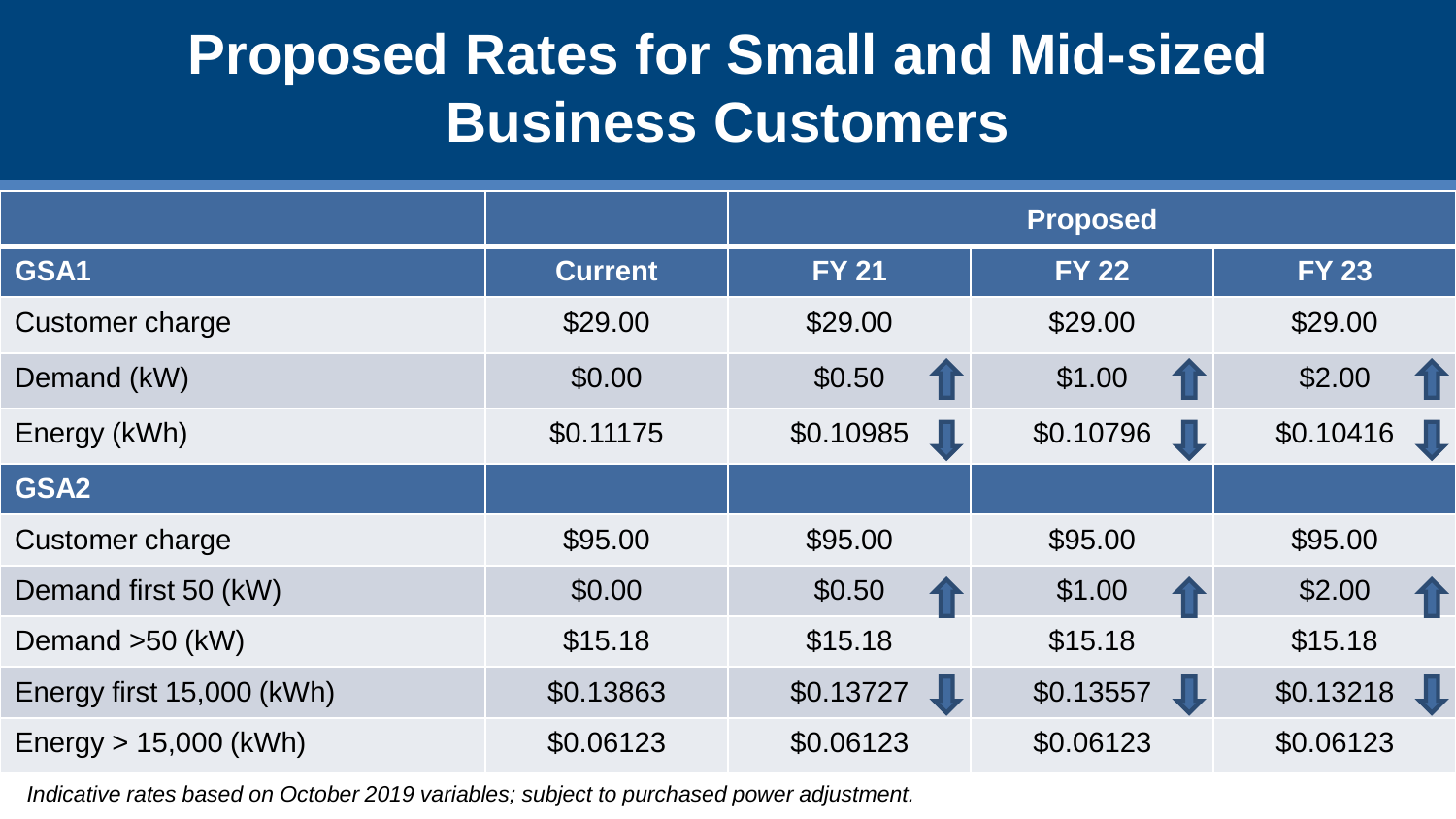# **Projected Bill Impacts**

#### ■ Small Business: GSA1 (19,630 customers)

- 50% will have slight bill decrease
- Most increases less than 1%
- Maximum annualized increase 2.9%
- Mid-sized Business: GSA2 (2,770 customers)
	- 50% will have slight bill decrease
	- Most increases less than 1%
	- Maximum annualized increase 2.3%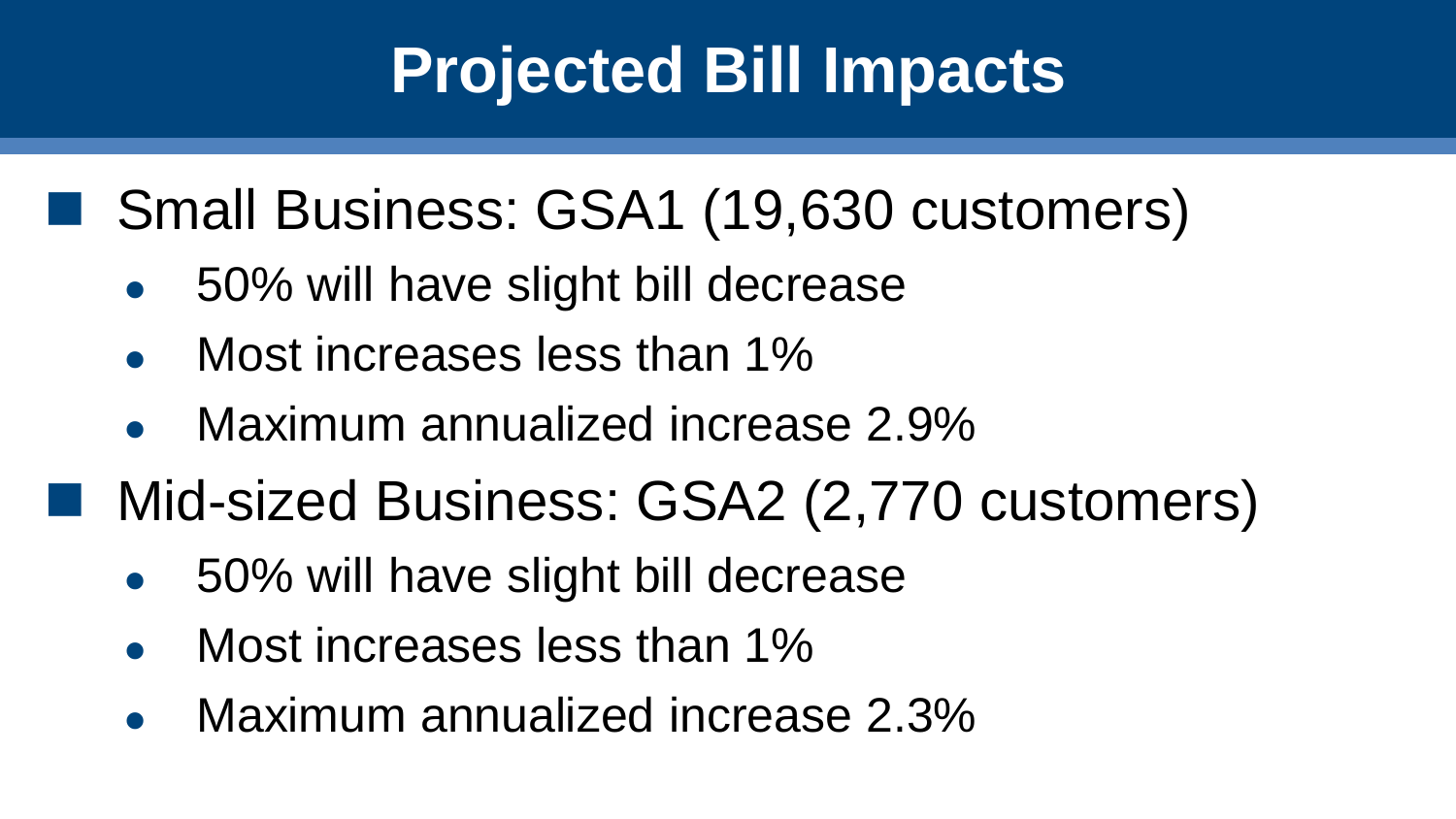# **Proposed TOU Pilot Programs**

#### ■ Introduce optional Time of Use Pilots

- **Residential**
- Business customers < 1,000 kW
- All customers would have TOU rates available
	- Residential new schedule is optional
	- GSA1 and GSA2 new schedules are optional
	- GSA3 existing TOU schedule is optional
	- Business customers  $> 5,000$  kW existing schedules are TOU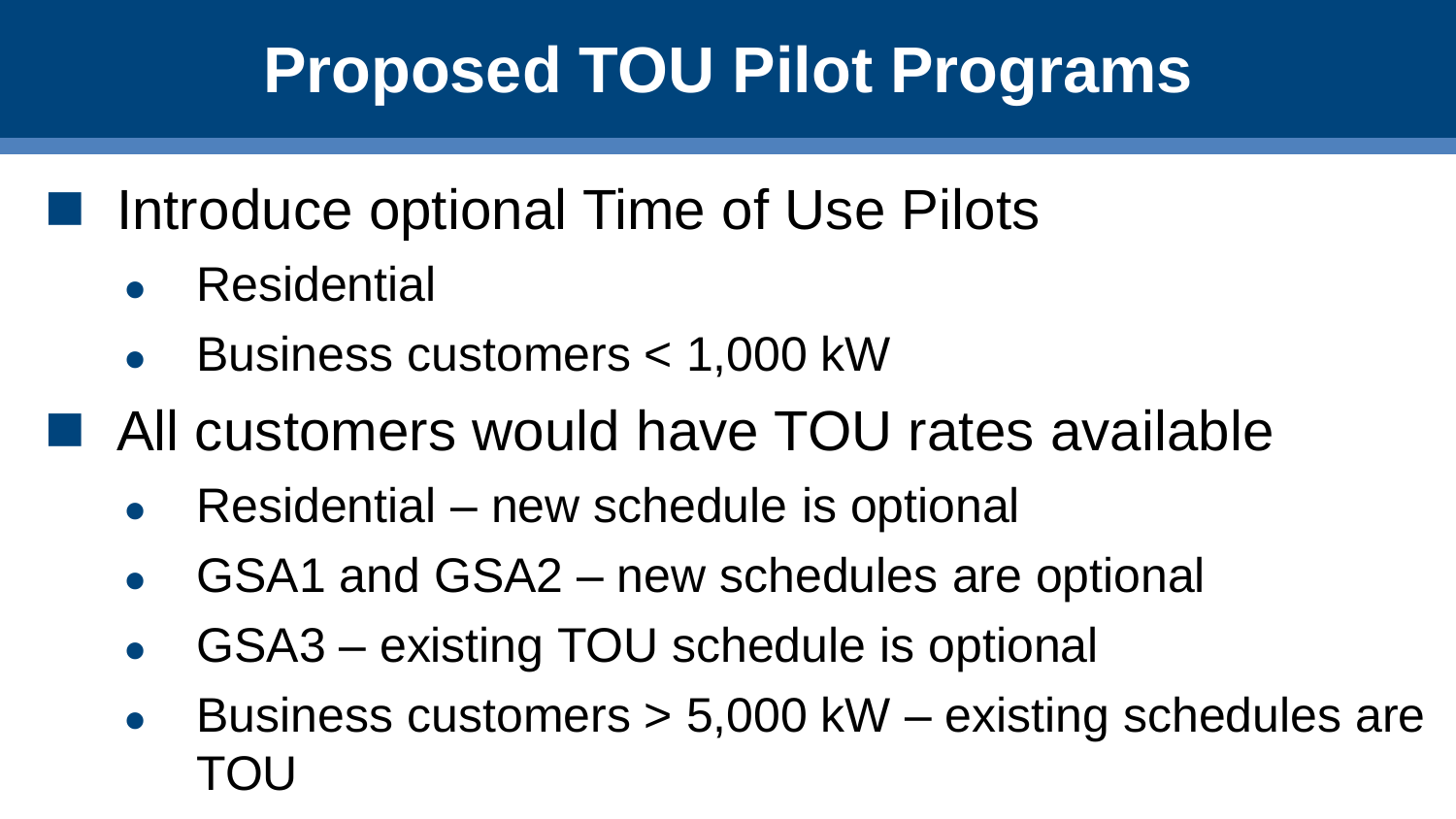# **TOU Pilot Program Goals**

#### ■ Offer TOU to all customers

- Appropriate power cost recovery
	- Retail rate reflects power supply TOU wholesale rates
	- Power supply cost recovery not at risk
- Maintain KUB margin per unit
	- KUB indifferent to customer selection
- Learn during pilot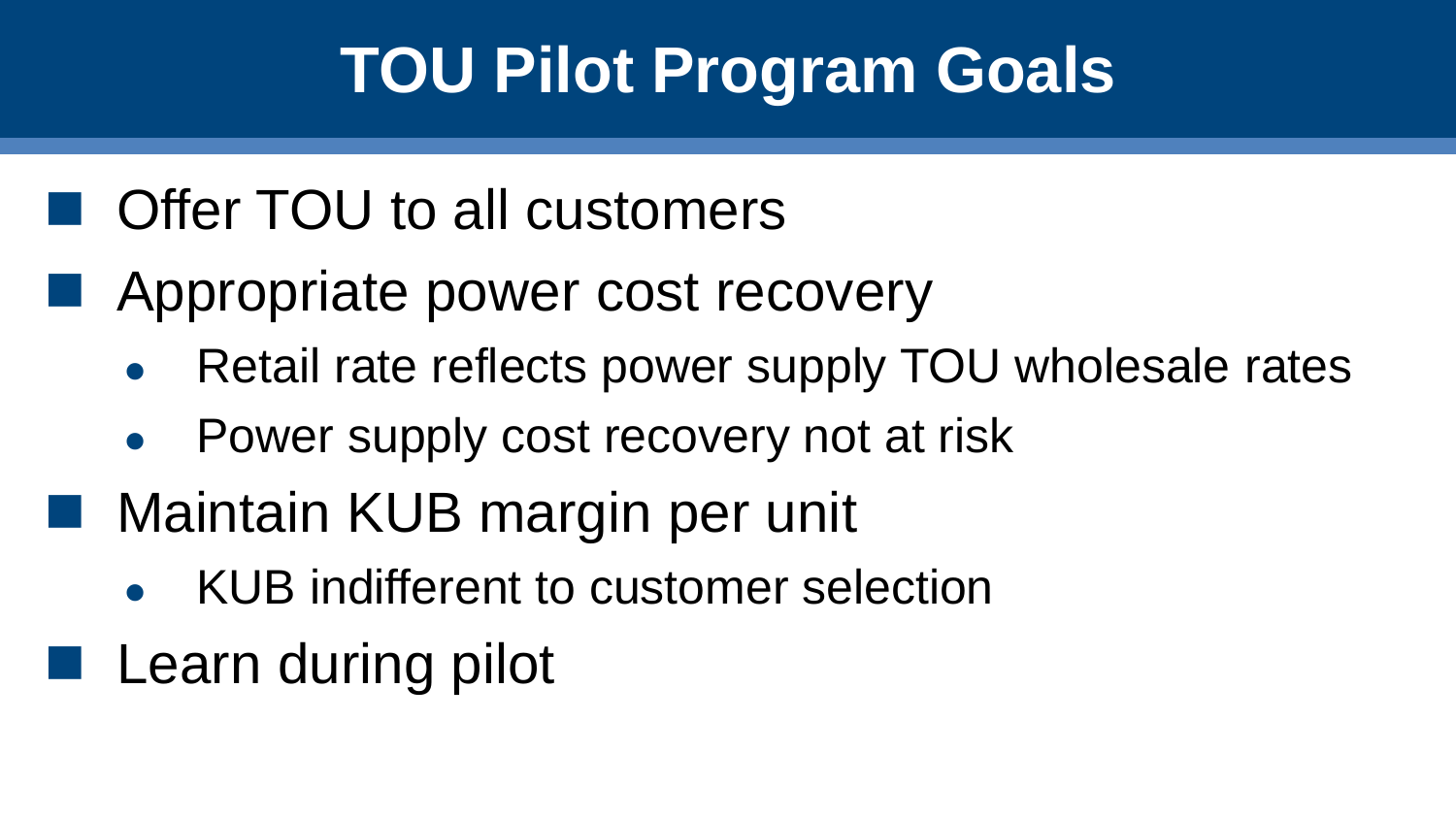## **Proposed Residential TOU Rates**

- Basic service charge: \$20.50
- Demand charge: \$0.00 per kW
- $\blacksquare$  Energy charge
	- On peak energy: \$0.19838 per kWh
	- Off peak energy: \$0.06662 per kWh

*Indicative rates based on October 2019 variables; subject to purchased power adjustment.*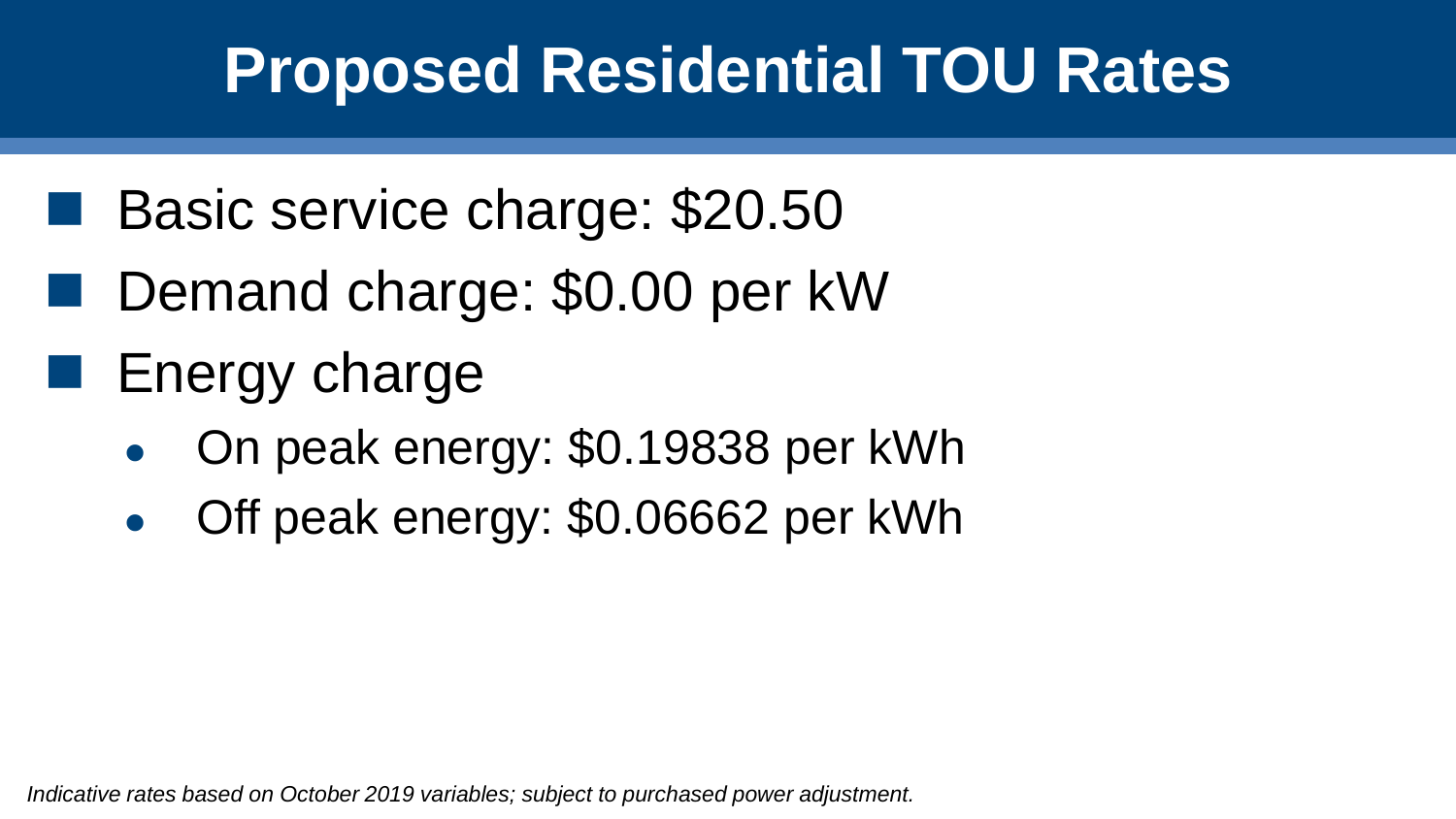#### **Proposed Residential TOU Rates Compared to Existing Rates**

|                               | <b>Current Rate</b> | <b>Proposed TOU Rates</b><br>(margin neutral) | <b>Difference</b> |
|-------------------------------|---------------------|-----------------------------------------------|-------------------|
| <b>Basic Service</b>          | \$20.50             | \$20.50                                       | $\mathbb{S}$ -    |
| Demand (KW) rate              | \$0.00              | \$0.00                                        | $\mathcal{S}$ -   |
| <b>Summer On-Peak Energy</b>  | \$0.09159           | \$0.19838                                     | \$0.10679         |
| <b>Summer Off-Peak Energy</b> | \$0.09159           | \$0.06662                                     | (\$0.02497)       |
| <b>Winter On-Peak Energy</b>  | \$0.09118           | \$0.19838                                     | \$0.10720         |
| <b>Winter Off-Peak Energy</b> | \$0.09118           | \$0.06662                                     | (\$0.02456)       |

*Indicative rates based on October 2019 variables; subject to purchased power adjustment.*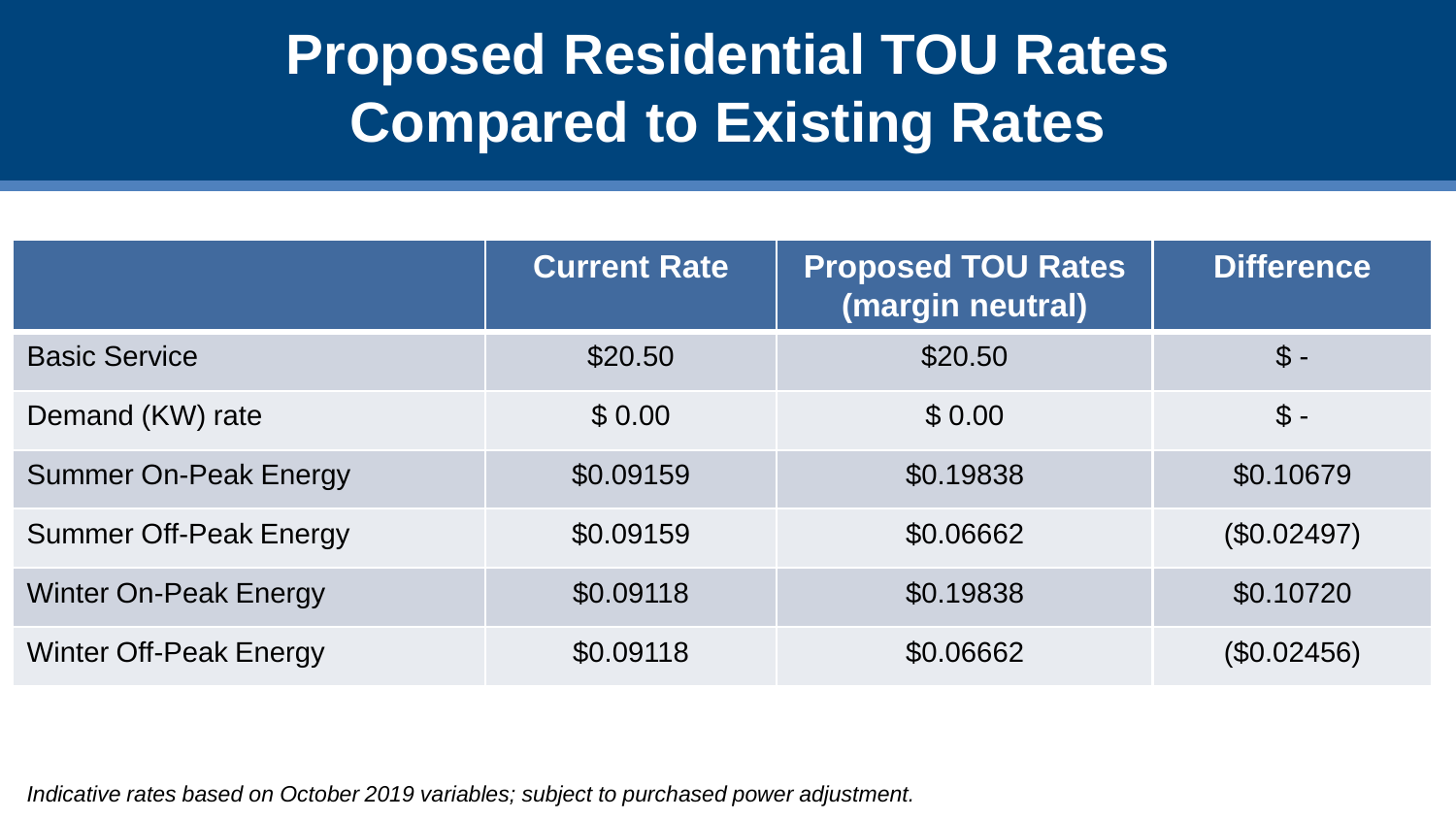## **Proposed Business TOU Rates – GSA1**

### **GSA1: <50 kW**

- Basic service charge: \$29.00
- Demand charge: \$2.00 per kW

## ■ Energy charge

- On peak energy: \$0.20610 per kWh
- Off peak energy: \$0.07435 per kWh

*Proforma rates based on October 2019 variables; subject to purchased power adjustment.*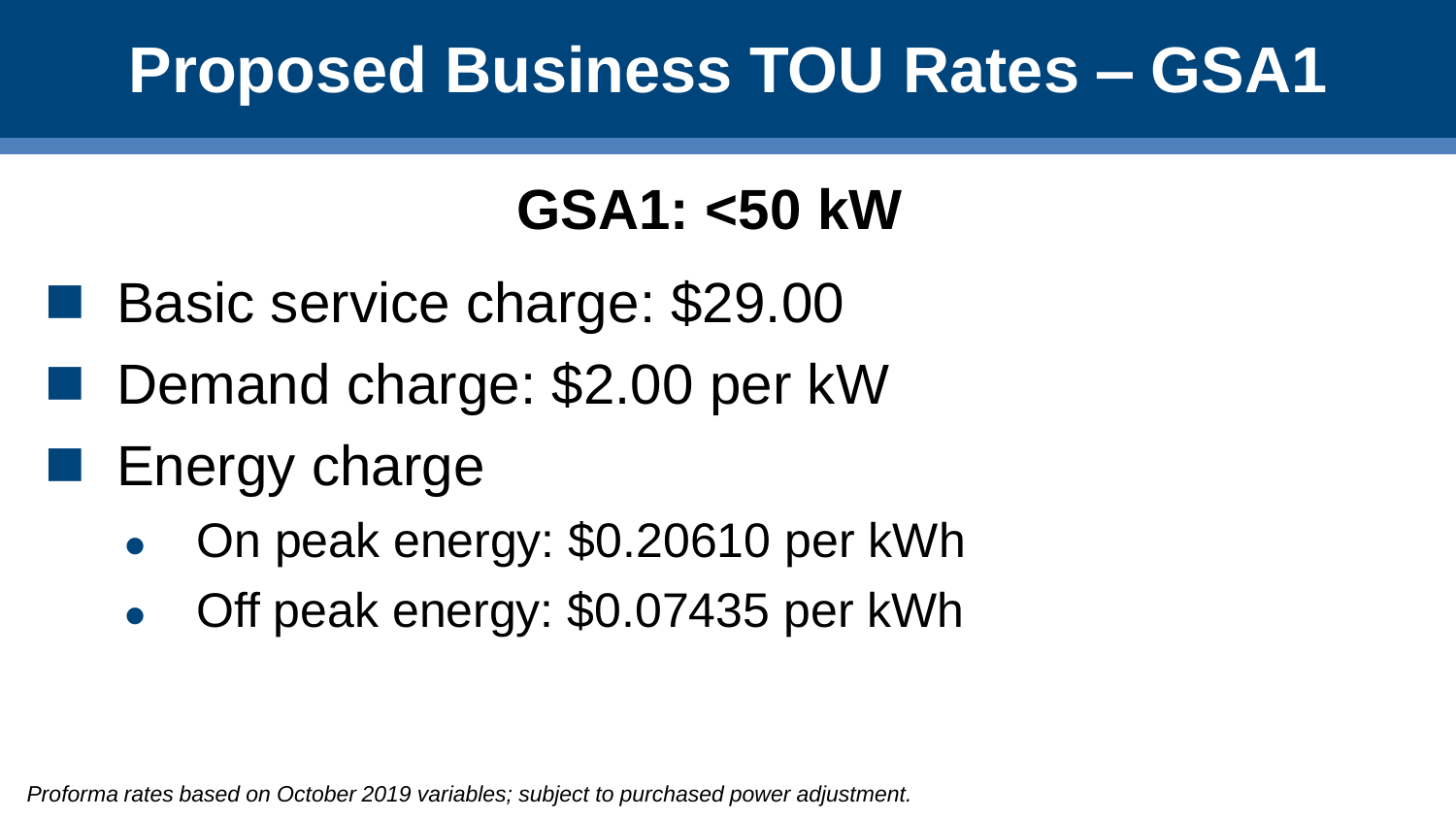## **Proposed Business TOU Rates – GSA2**

## **GSA2: <1,000 kW**

- Non-homogeneous class
- Large bill impacts for TOU
- Recommend sub-classes
	- GSA2 small up to 100kW
	- GSA2 large 100kW to 1,000kW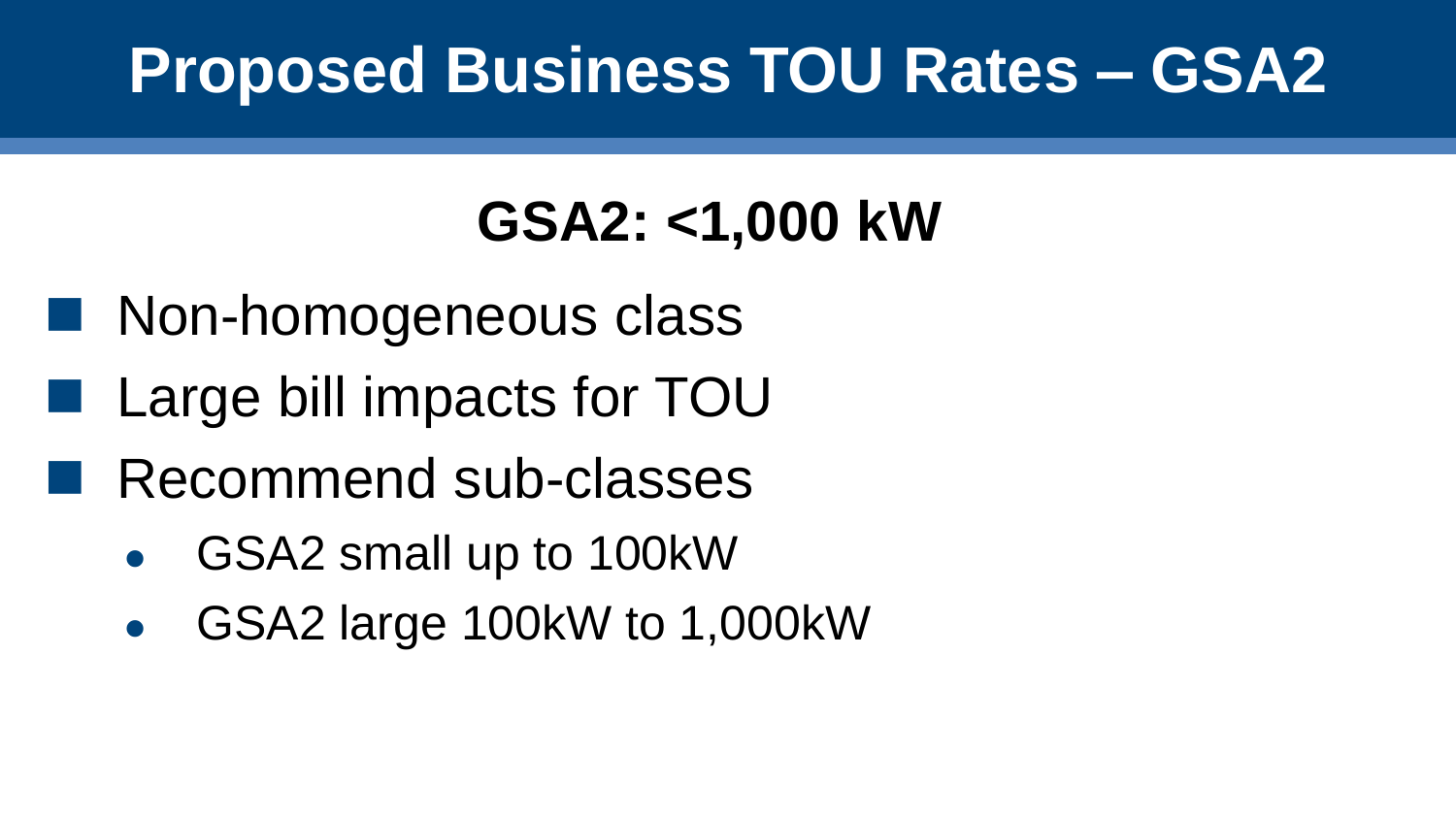## **Proposed Business TOU Rates – GSA2**

|                           | <b>TOU GSA2</b><br><b>Small</b> | <b>TOU GSA2</b><br>Large |
|---------------------------|---------------------------------|--------------------------|
| <b>Basic Service</b>      | \$95.00                         | \$110.00                 |
| Max Peak Demand (per kW)  | \$4.45                          | \$6.56                   |
| On-Peak Energy (per kWh)  | \$0.21794                       | \$0.19509                |
| Off-Peak Energy (per kWh) | \$0.08618                       | \$0.06333                |

*Indicative rates based on October 2019 variables; subject to purchased power adjustment.*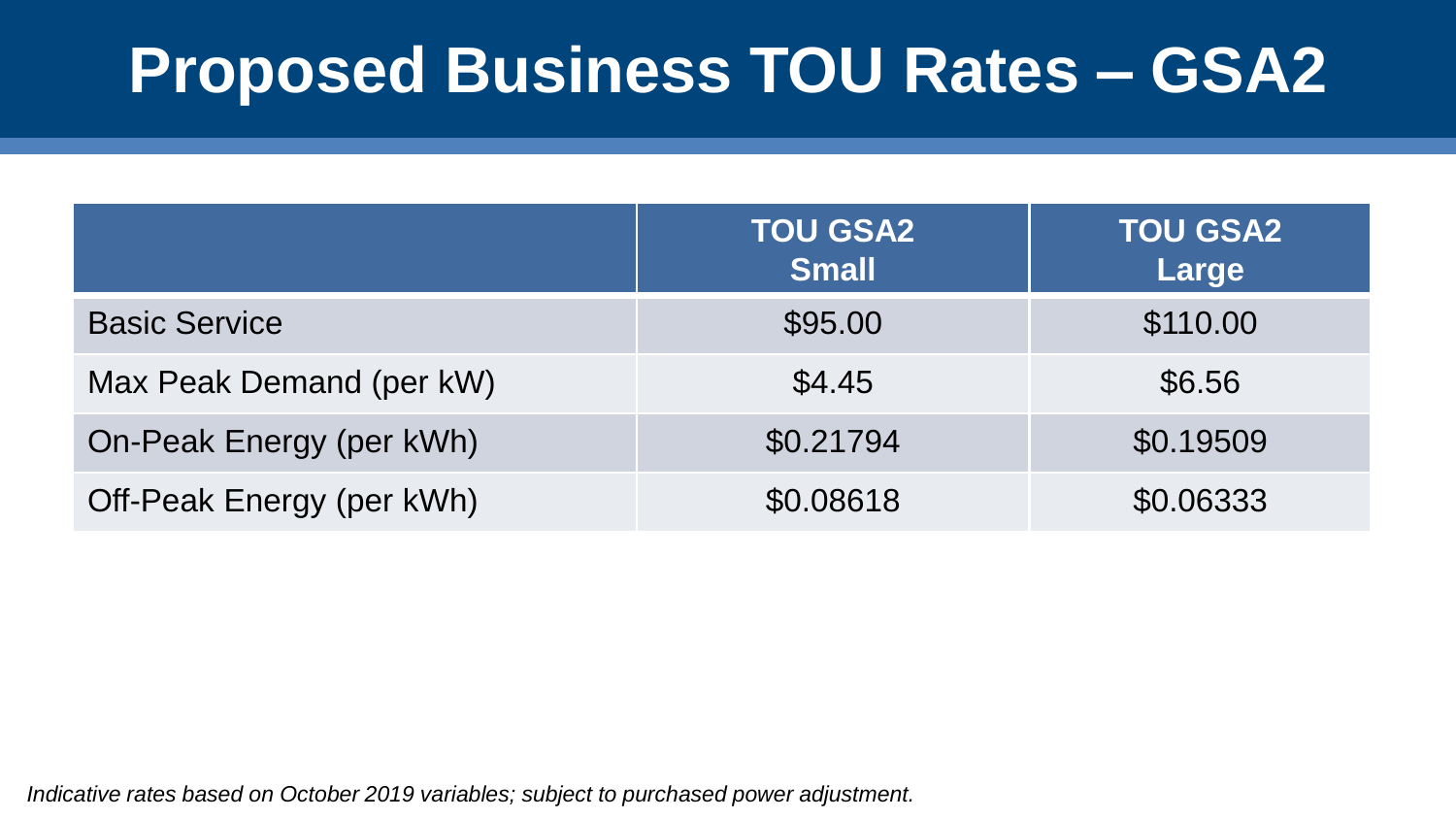# **How Do Customers Save By Choosing TOU?**

- 83% of hours are off-peak
- Some customers would save automatically
	- Usage is already occurring off-peak
- Some customers would need to intentionally shift load to save
	- Choose the weekend
	- Install programmable thermostats and other devices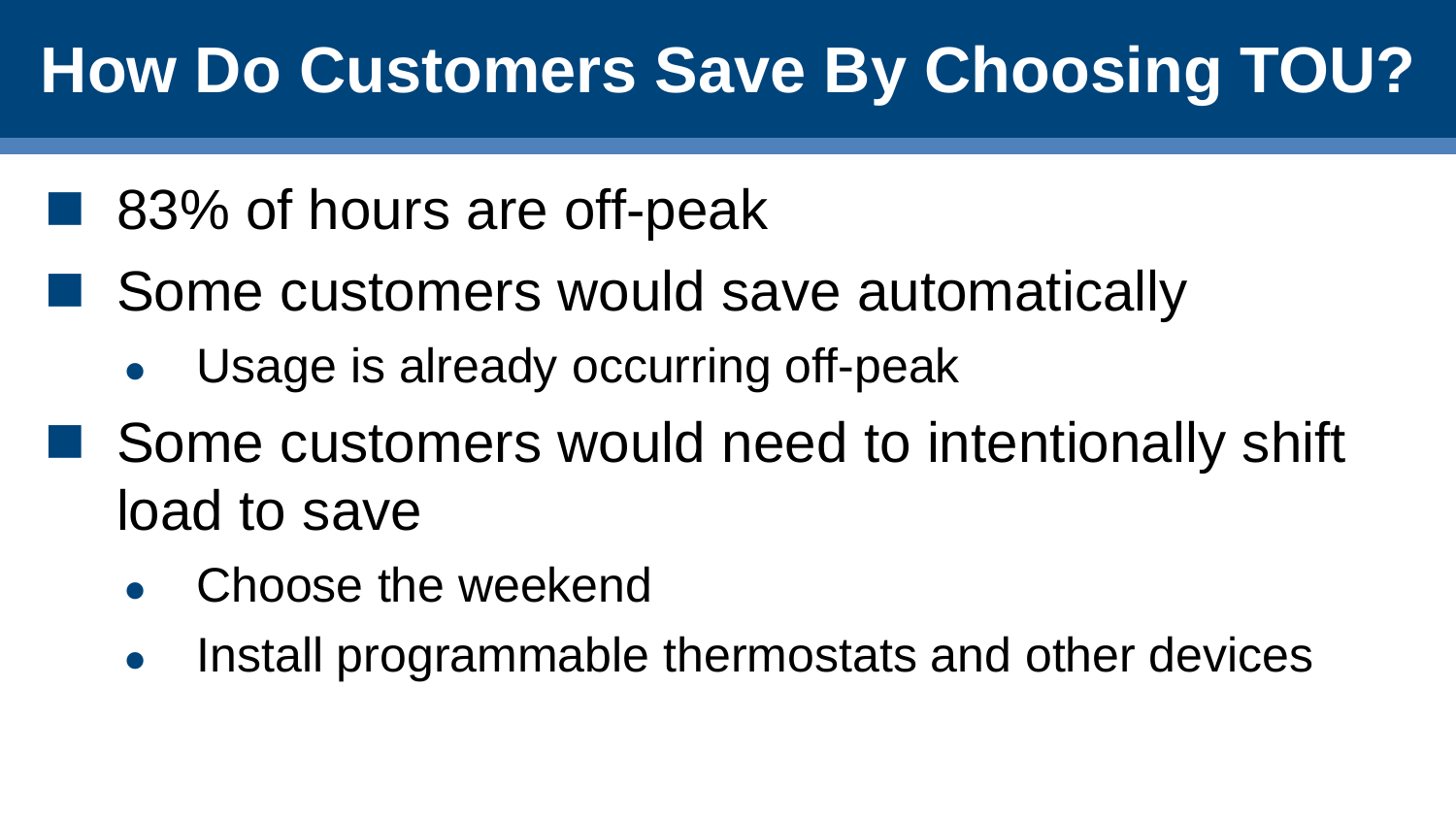# **Key TOU Participation Guidelines**

#### **Optional**

#### Initial participation limited to

- Residential: 200
- GSA1: 100
- $GSA2:50$
- No limit for electric vehicle or solar customers
- Participation limits will be reviewed as needed
- Business customers reclassification determined by demand (kW), same as with traditional schedules
	- Customer opt-out provision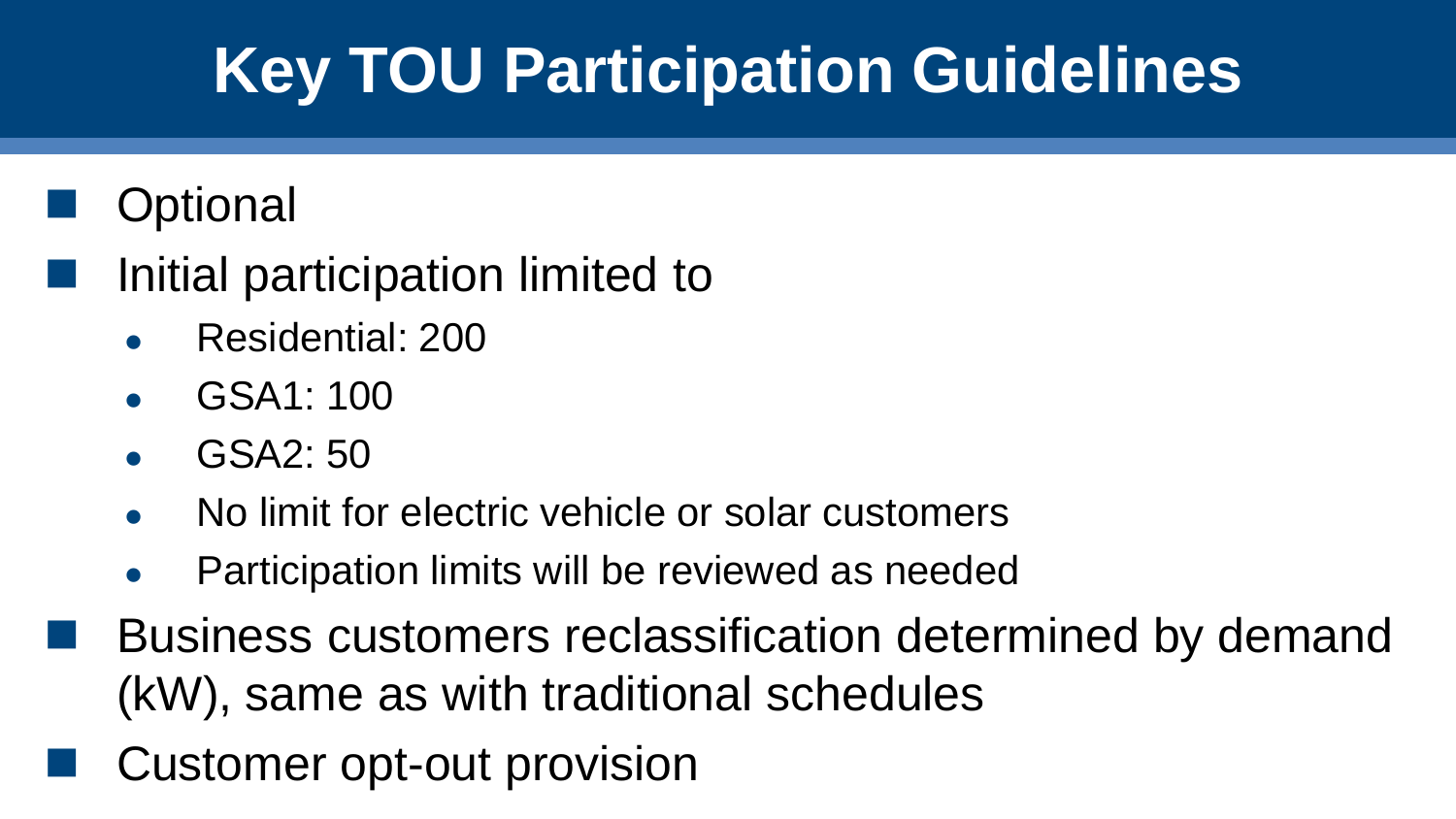# **Century II Funding Considerations Timeline**

 $\blacktriangle$ 

| August 2019 Three-Year Rates Forecast  |                                                              |  |
|----------------------------------------|--------------------------------------------------------------|--|
| October 2019 Century II Update         |                                                              |  |
|                                        | November 2019 10-Year Plan Financial Discussion $\checkmark$ |  |
| January 2020 Rate Structure Discussion |                                                              |  |
| April 2020 Financial Workshop          |                                                              |  |
|                                        | May 2020 FY 21 Budget, Rates, and Debt<br>Considerations     |  |
| June 2020 Rates (Second Reading)       |                                                              |  |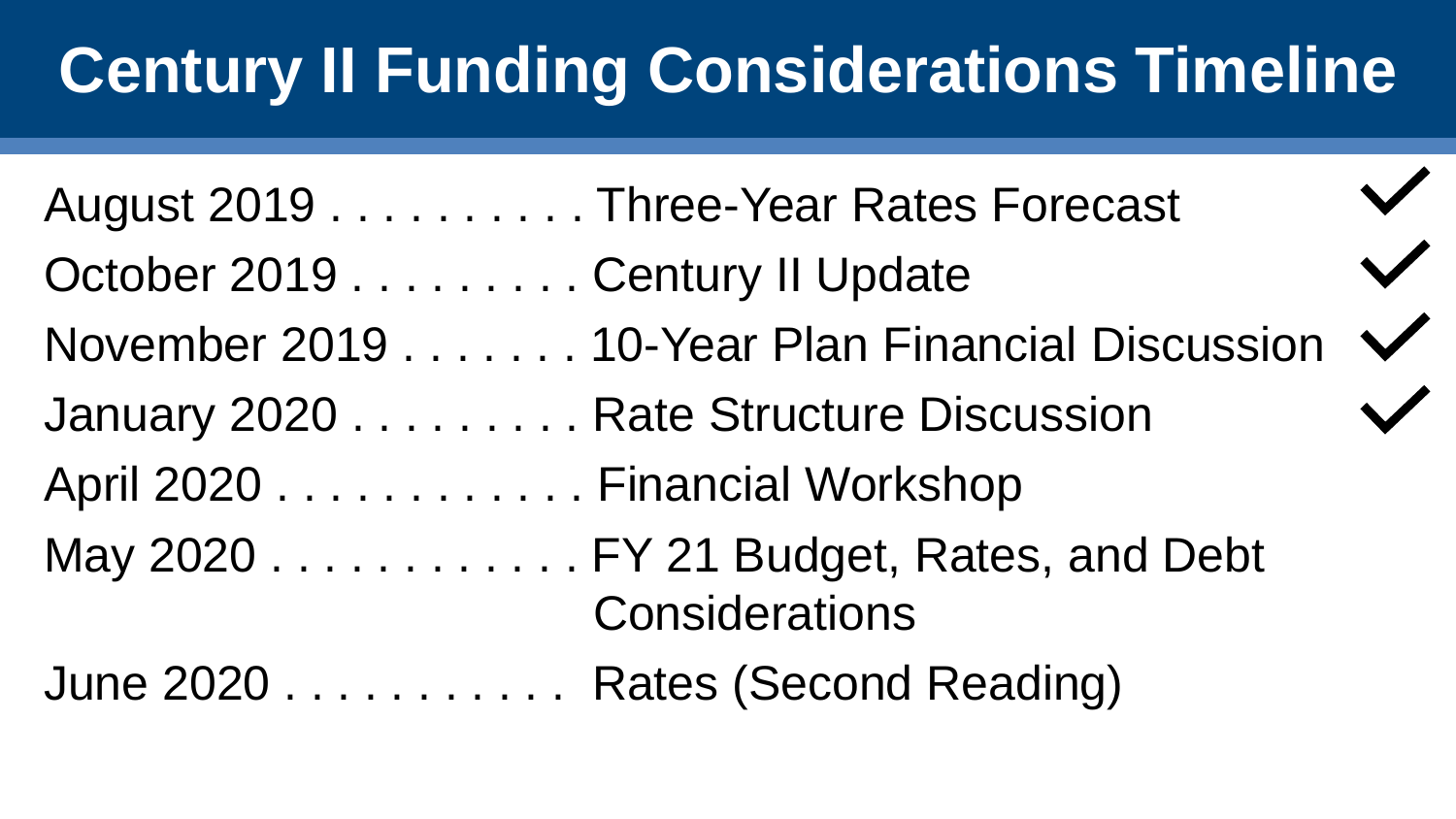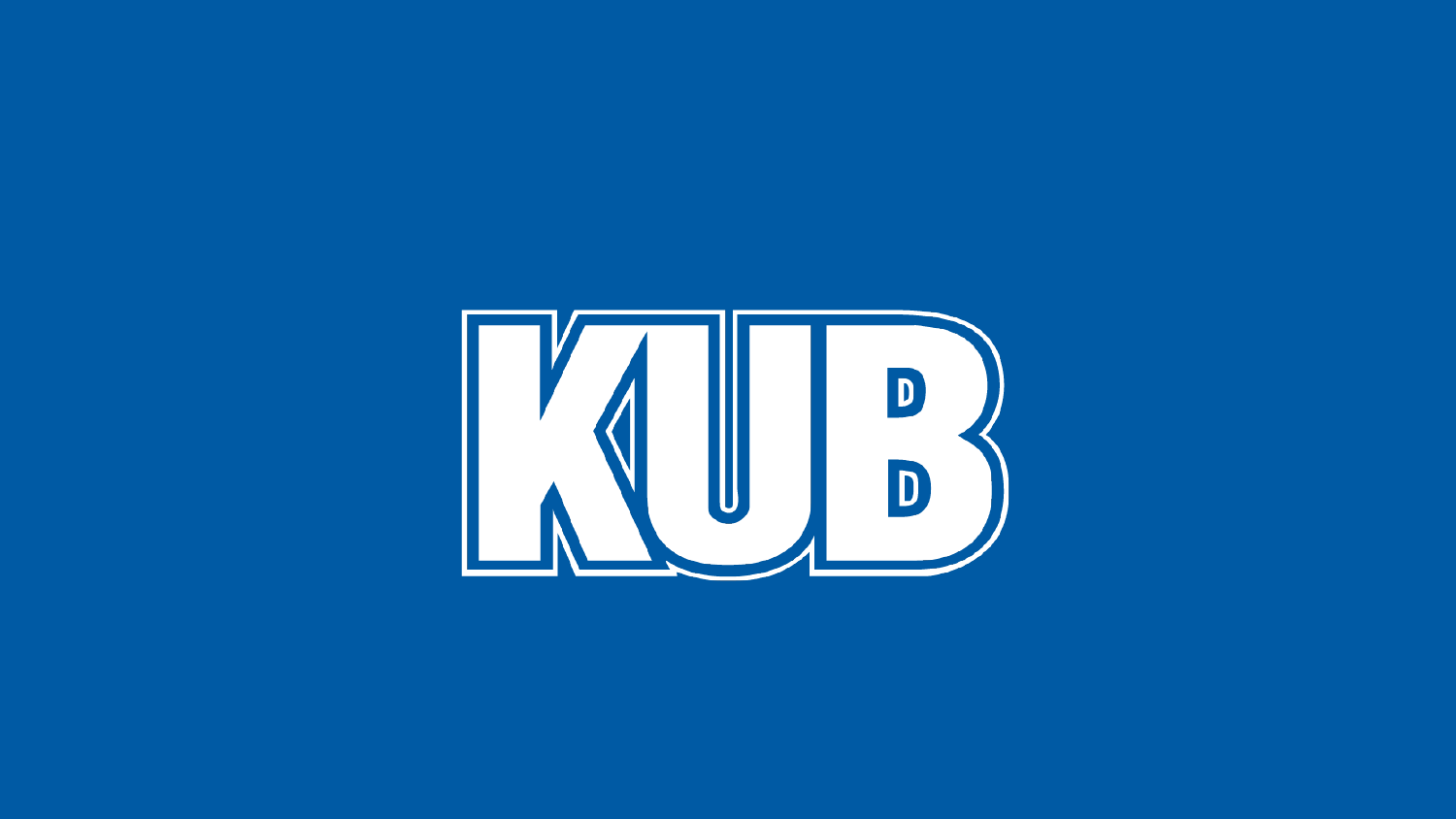### **Customer Programs Update**

**January 16, 2020**

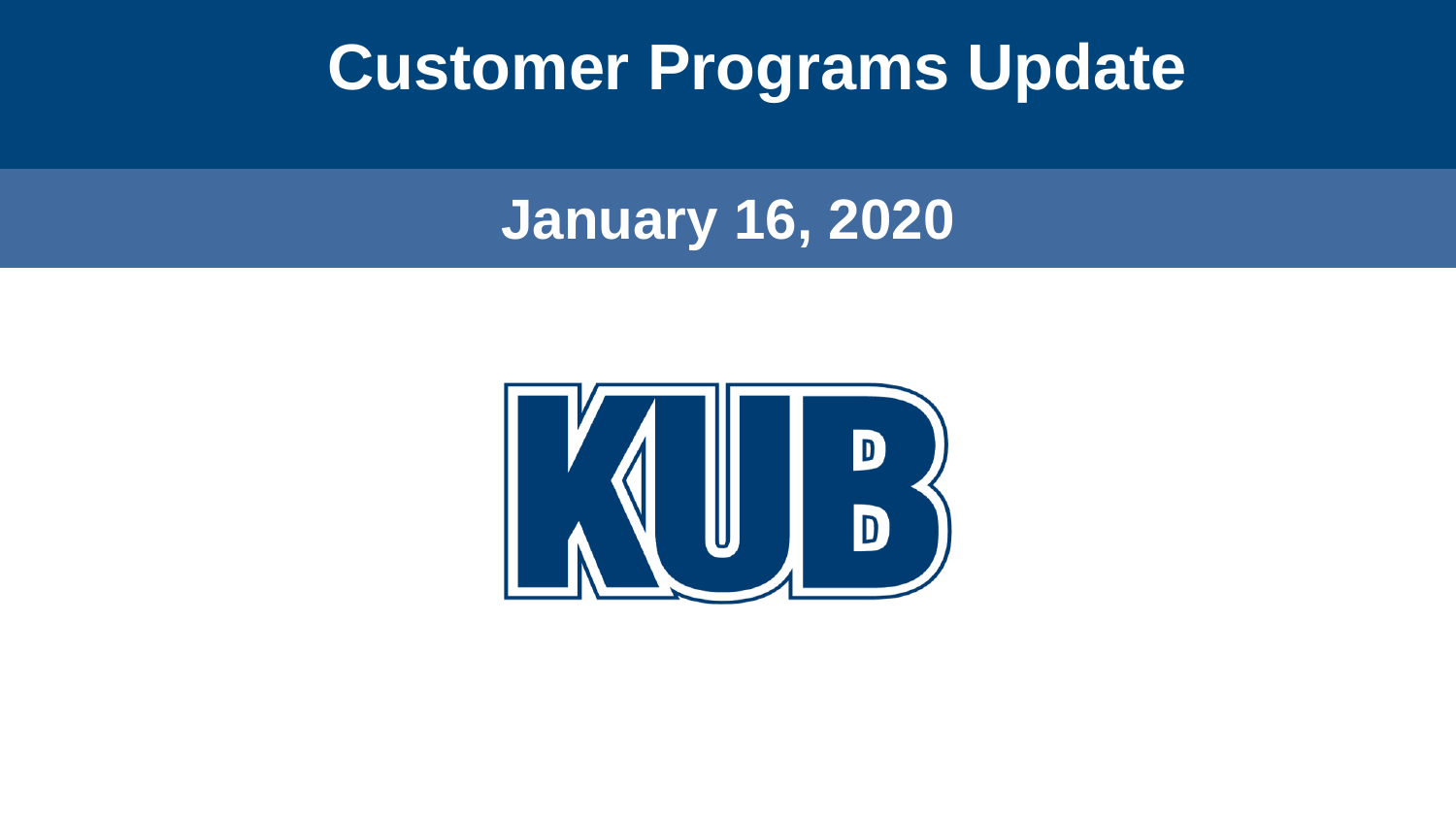# **Natural Gas Water Heater Program**

- Incentive for property owners with inactive gas service
- Extended 2,160 offers to date
- 130 installations completed since December 2017



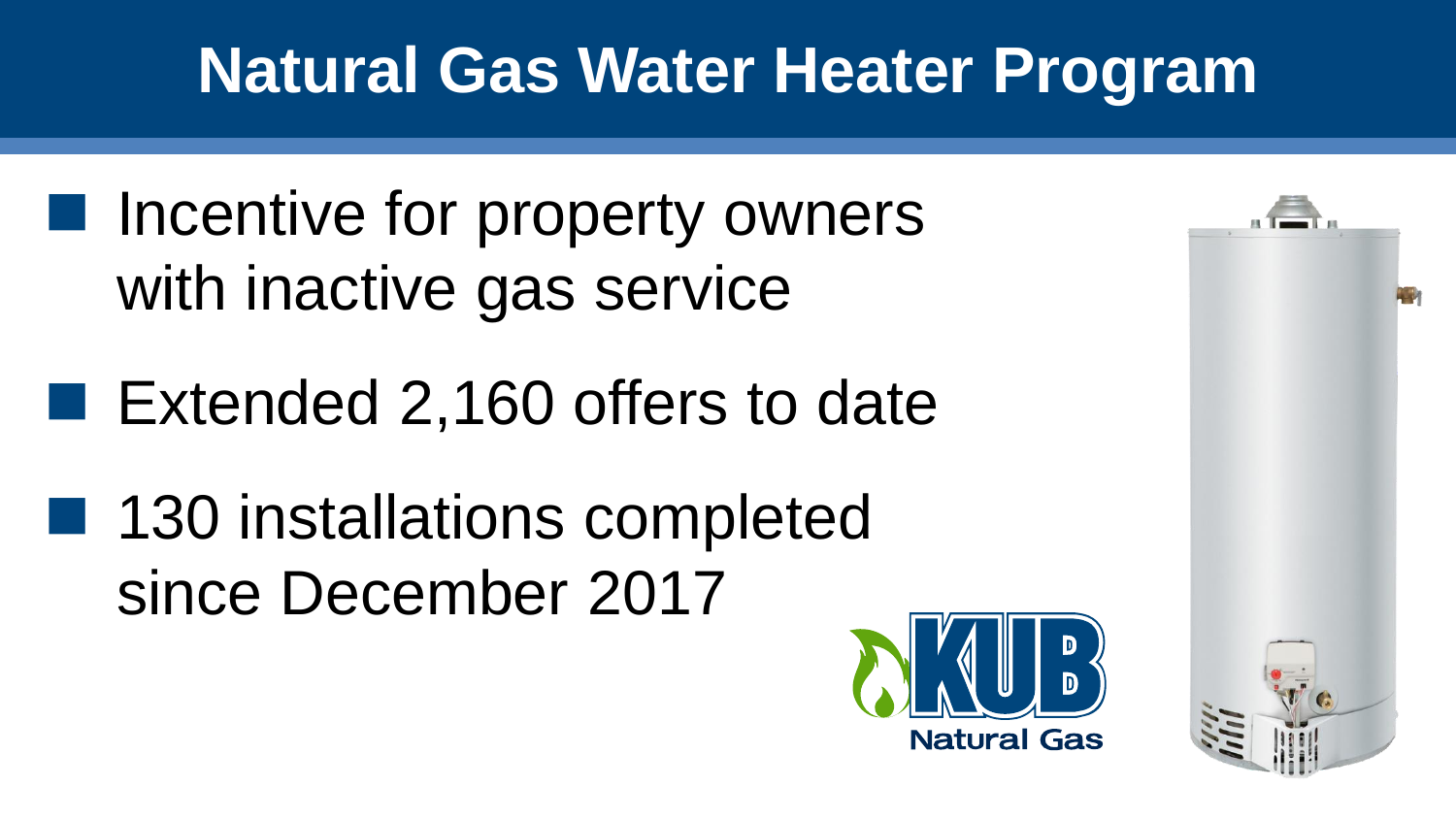## **Natural Gas Appliance Rebates**



■ Incentive for existing gas customers to convert appliances to natural gas

■ Rebate amounts range from \$100 to \$600

■ 319 rebates totaling  $~571,200$ since December 2017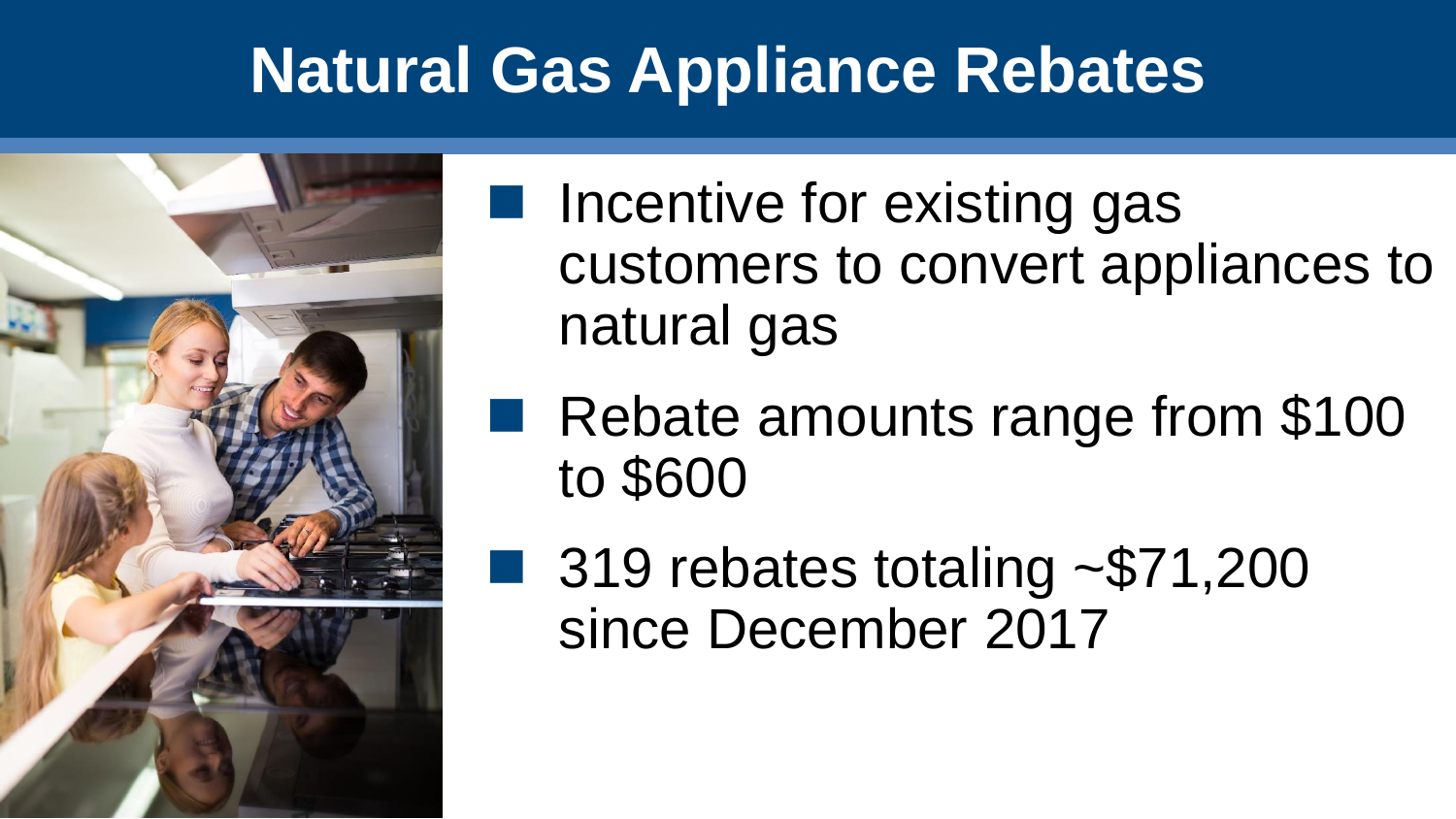# **Electric Vehicle (EV) Charger Rebate**

- Incentive for residential electric customers to install Level 2 EV chargers
- Covers 100% equipment costs up to \$400
- 43 rebates totaling  $~$  \$16,700 since August 2019



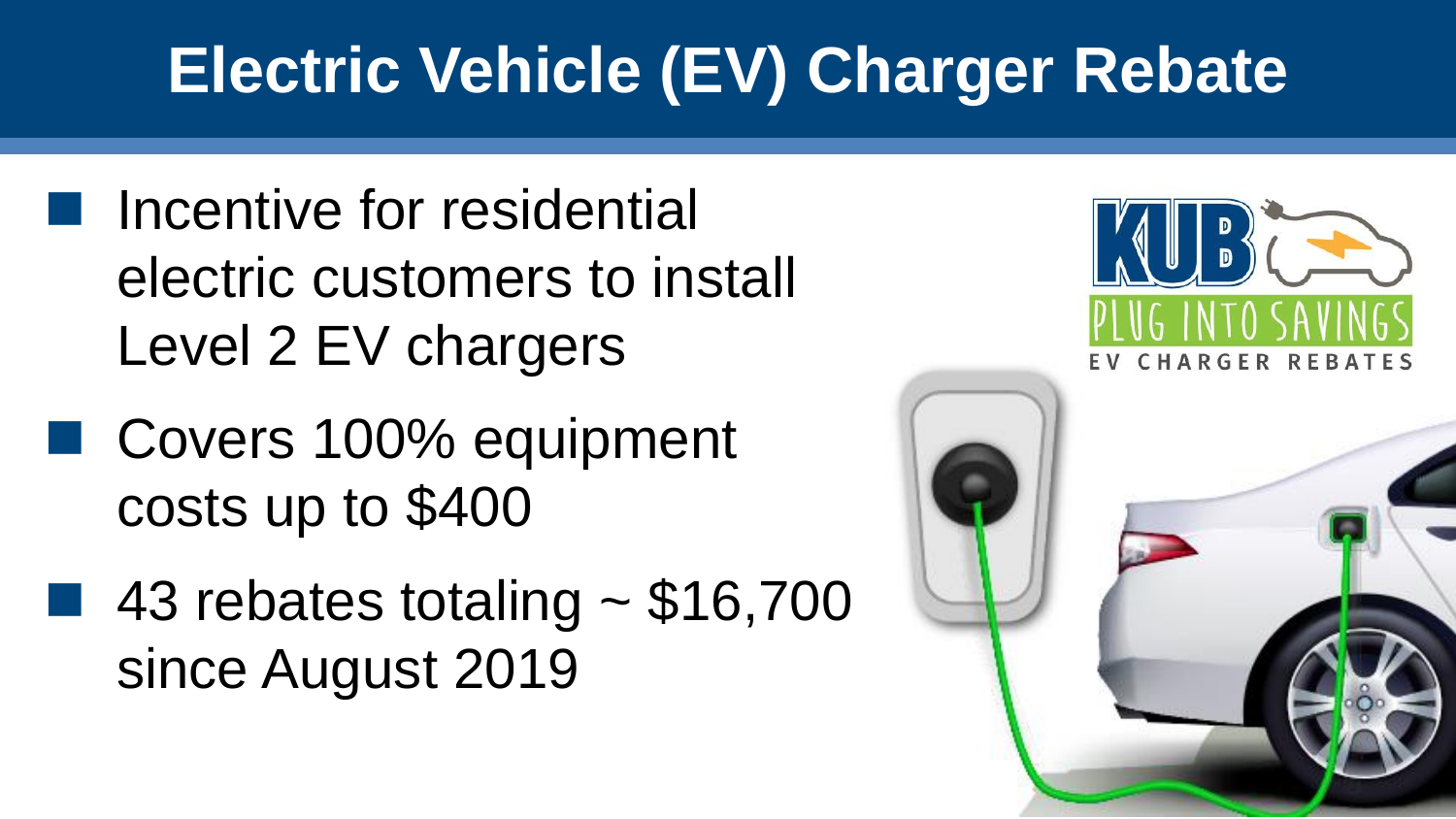# **Smart Thermostat Pilot Program**

- Provides free installed ecobee thermostat for residential electric customers
- Designed to help manage system peaks
- 81 thermostats installed since November 2019



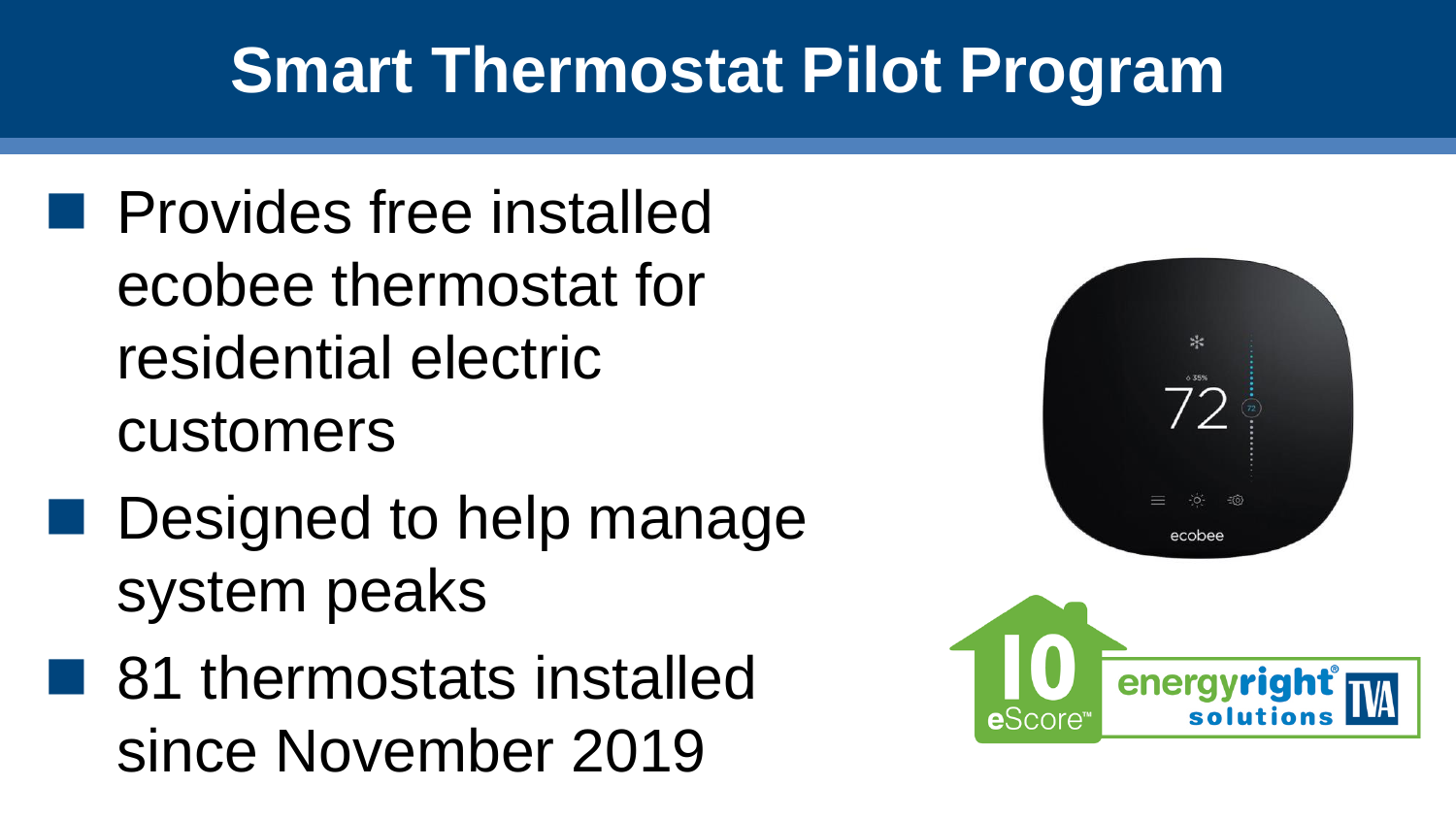# **Energy and Water Efficiency Workshops**





■ 29 workshops completed and 680 customers served since April

**Primarily serving lower-income** customers

■ Potential energy savings of 450 megawatt-hours with take home kits

New youth workshop ready to launch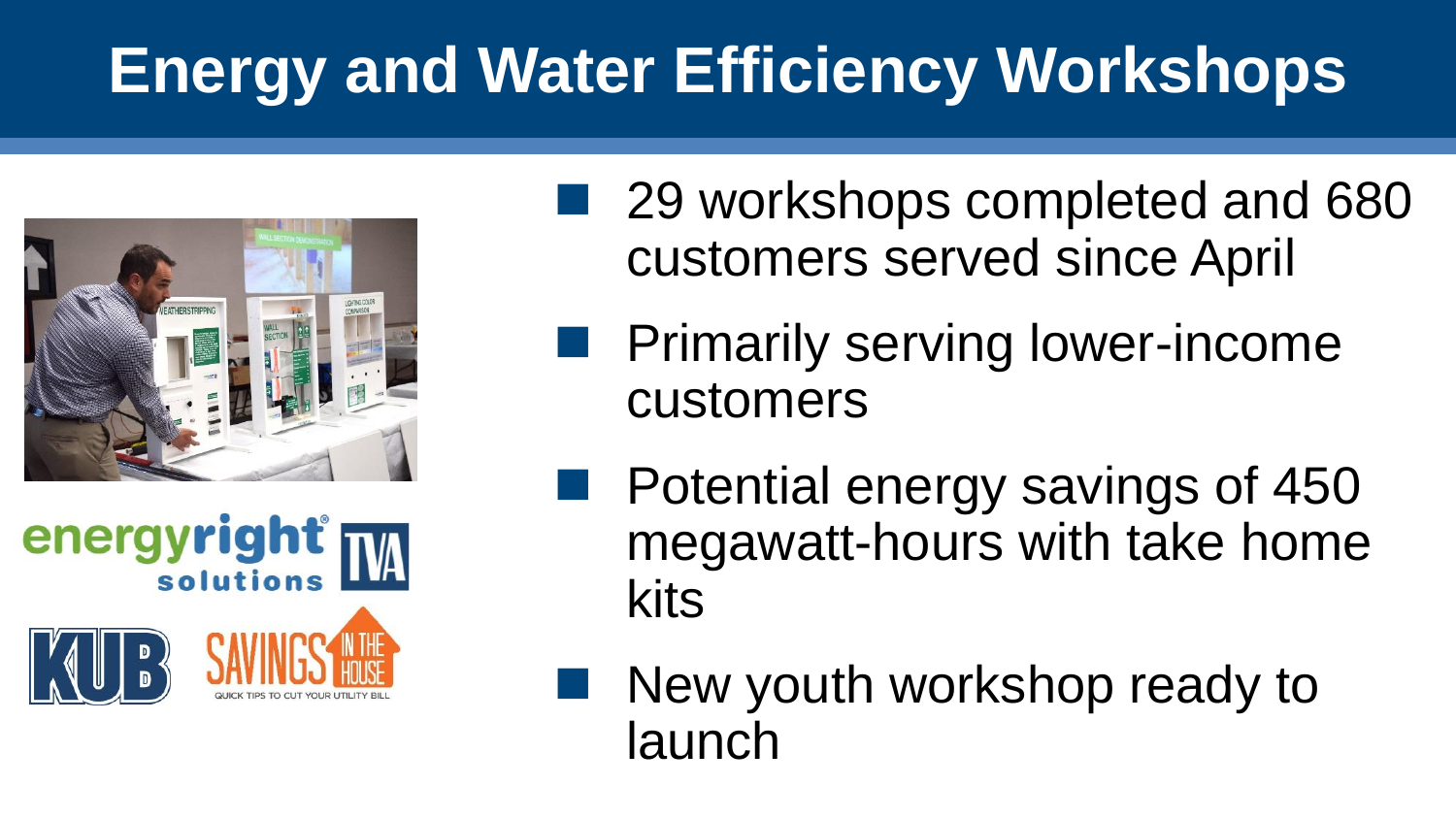# **Proposed Low-Income Efficiency Program**

- Replace older toilets (pre-1994) with free installed low-flow toilet
- Direct installation of energy savings measures while on site for toilet replacement
- Funded by KUB; administered by CAC
	- Owners and renters eligible
	- Projected start date this summer

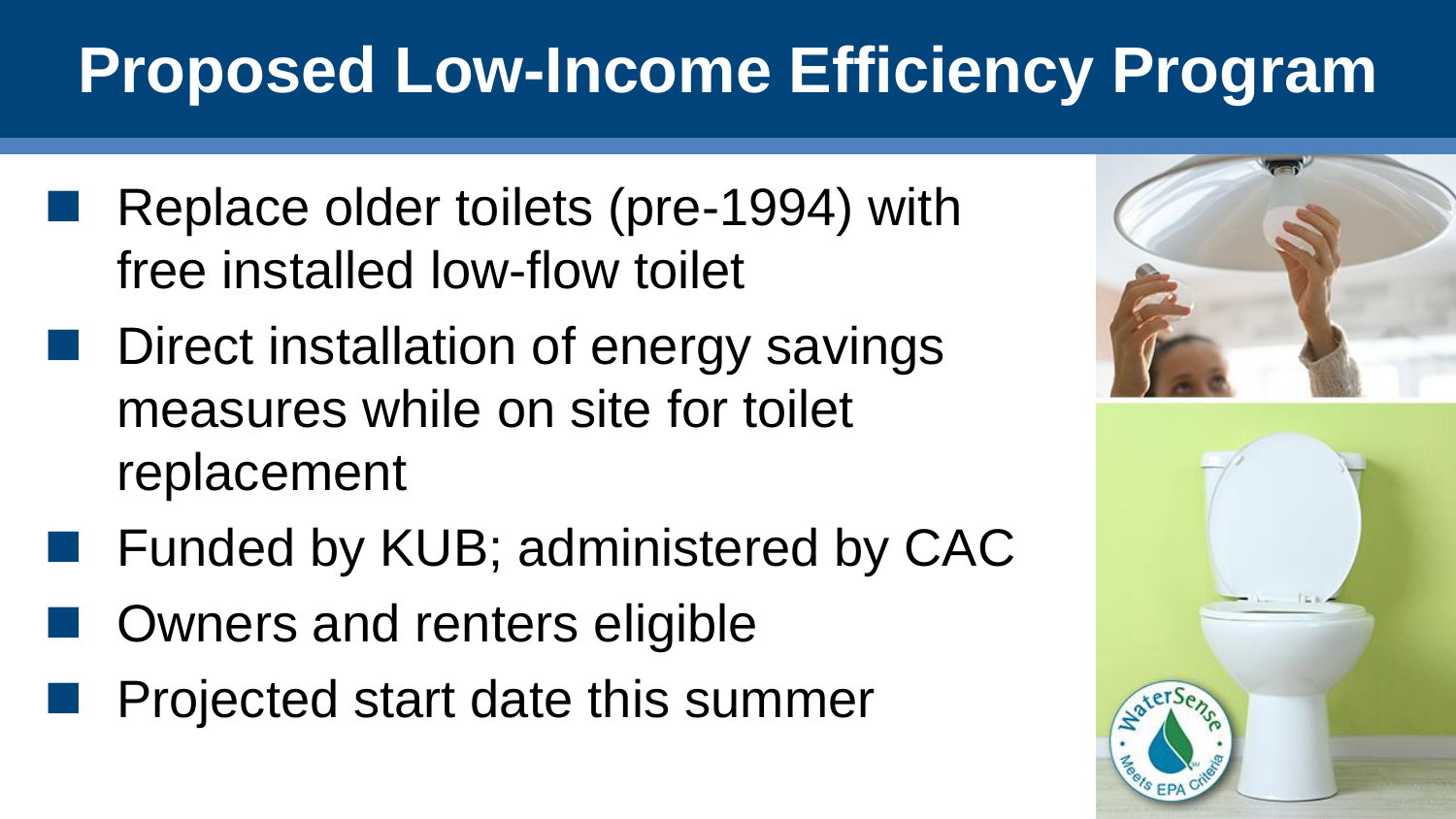# **Proposed "Easy Connect" Program**

- Targeting residential property owners within 200 feet of an existing KUB gas main
- Turnkey installation for gas service and single appliance
- ◼ Appliance and installation costs eligible for zero interest on-bill financing
- ◼ Future appliances eligible for gas rebates
	- ◼ Projected start date of May 2020

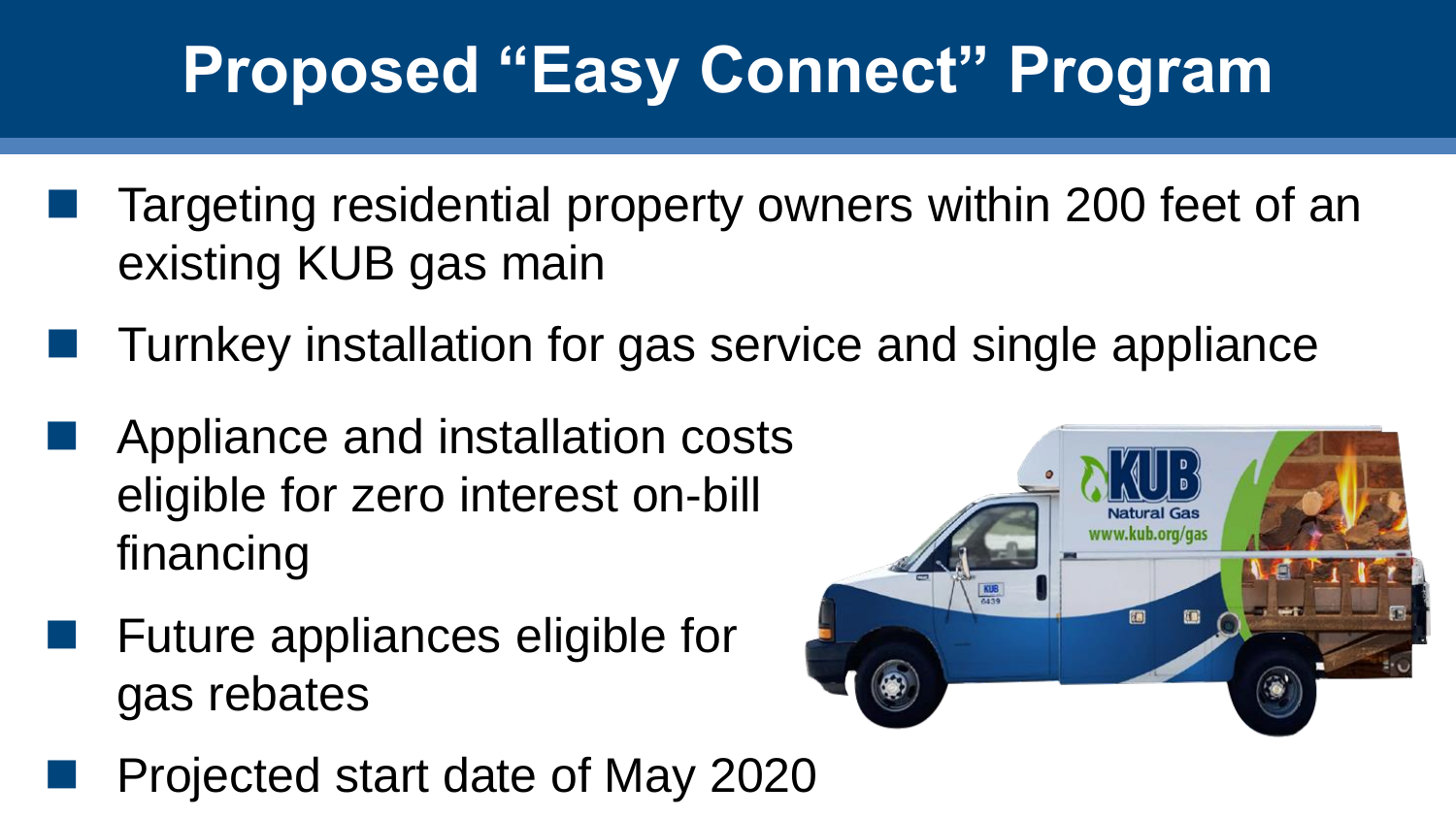**Customer Programs Reflect KUB's Mission of Service**

- KUB exists to serve its customers
- Programs aim to help customers save money
- Benefits include environmental stewardship